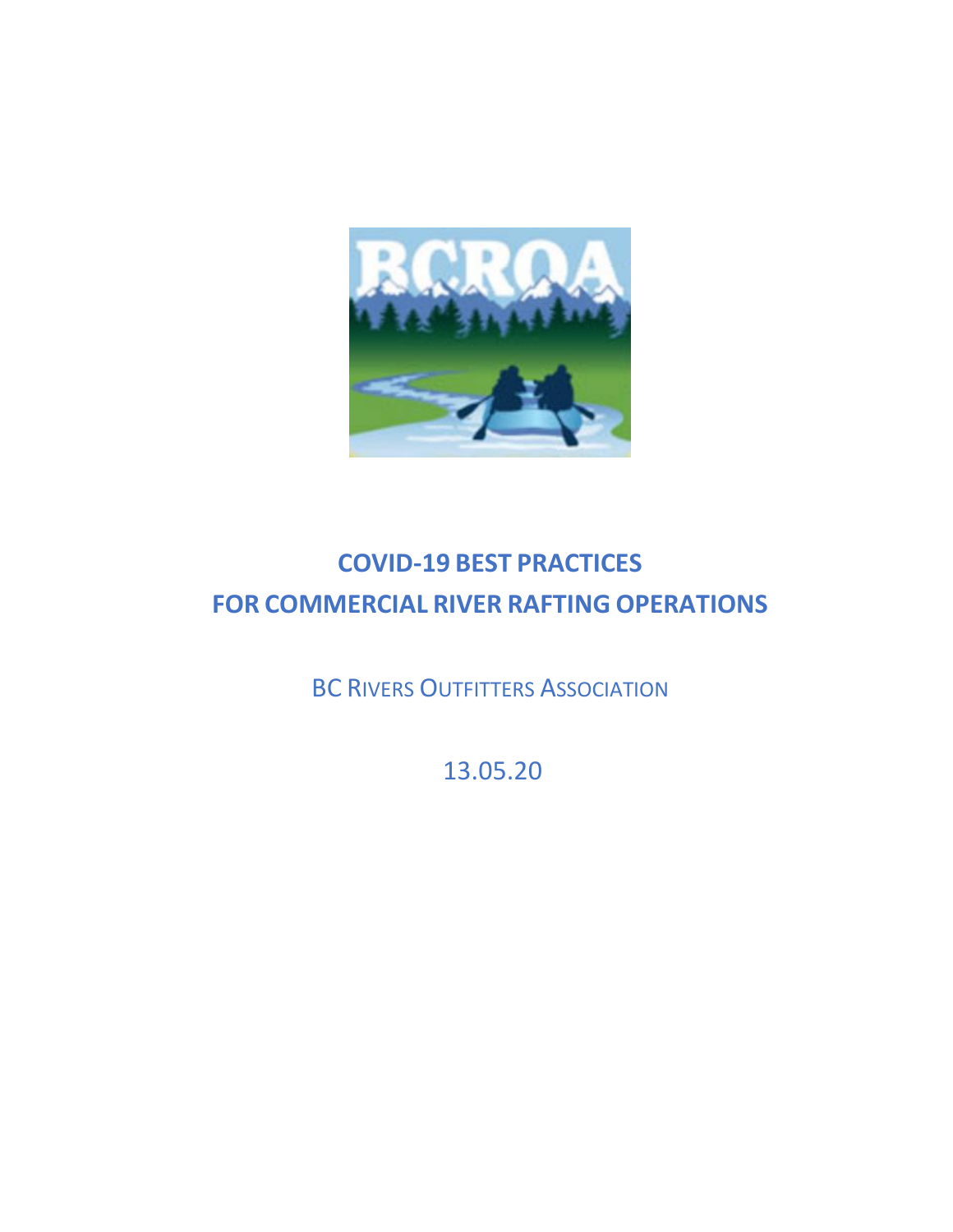# **COVID-19 BEST PRACTICES FOR COMMERCIAL RIVER RAFTING OPERATIONS**

|  |  |  |  | – TABLE OF CONTENTS – |
|--|--|--|--|-----------------------|
|--|--|--|--|-----------------------|

|                          | I. EMPLOYEE ILLNESS AND SAFETY PROTOCOLS                            | $\overline{7}$ |
|--------------------------|---------------------------------------------------------------------|----------------|
|                          | A. EMPLOYEE ILLNESS POLICY                                          | 7              |
|                          | 1. EMPLOYEE SELF-ASSESSMENT                                         | 7              |
|                          | 2. IF AN EMPLOYEE IS FEELING SICK WITH COVID-19 SYMPTOMS            | 7              |
|                          | 3. IF AN EMPLOYEE HAS BEEN TESTED                                   | 7              |
|                          | 4. IF AN EMPLOYEE TESTS POSITIVE FOR COVID-19                       | 7              |
|                          | 5. IF AN EMPLOYEE HAS BEEN IN CONTACT WITH SOMEONE WHO HAS COVID-19 | 8              |
|                          | 6. EMPLOYEE SUPPORT                                                 | 8              |
|                          | 7. REQUIREMENTS FOR EMPLOYEES TO QUARANTINE OR SELF-ISOLATE         | 8              |
|                          | 8. EMPLOYEE RESPONSIBILITIES                                        | 8              |
|                          | <b>II. PHYSICAL DISTANCING, HAND WASHING AND PPE PROTOCOLS</b>      | 9              |
|                          | A. PHYSICAL DISTANCING                                              | 9              |
| <b>B. HAND WASHING</b>   |                                                                     | 9              |
|                          | C. PERSONAL PROTECTIVE EQUIPMENT                                    | 9              |
|                          | 1. USE OF PPE - RISK CATEGORIES                                     | 9              |
|                          | 2. GLOVES                                                           | 10             |
|                          | 3. NON-MEDICAL FACE COVERINGS AND MASKS                             | 10             |
|                          | III. GENERAL EMPLOYEE PROTOCOLS                                     | 13             |
| A. SHIFT PREPARATION     |                                                                     | 13             |
|                          | B. PHYSICAL DISTANCING AND SANITATION                               | 13             |
| C. WORKSTATIONS          |                                                                     | 13             |
|                          | D. EMPLOYEE PERSONAL EFFECTS                                        | 13             |
|                          | E. STAFF MEETINGS AND TRAINING                                      | 13             |
| F.                       | <b>CUSTOMER INTERACTIONS</b>                                        | 14             |
| G.                       | MEDIA INTERACTIONS FOR EMPLOYEES                                    | 14             |
|                          | H. DISCIPLINARY ACTION(S)                                           | 14             |
|                          | IV. CLEANING AND DISINFECTING PROTOCOLS                             | 15             |
| <b>DEFINITIONS</b><br>А. |                                                                     | 15             |
| В.                       | HARD (NON-POROUS) SURFACES                                          | 15             |
| C.                       | ELECTRONICS AND POS EQUIPMENT                                       | 16             |
|                          |                                                                     |                |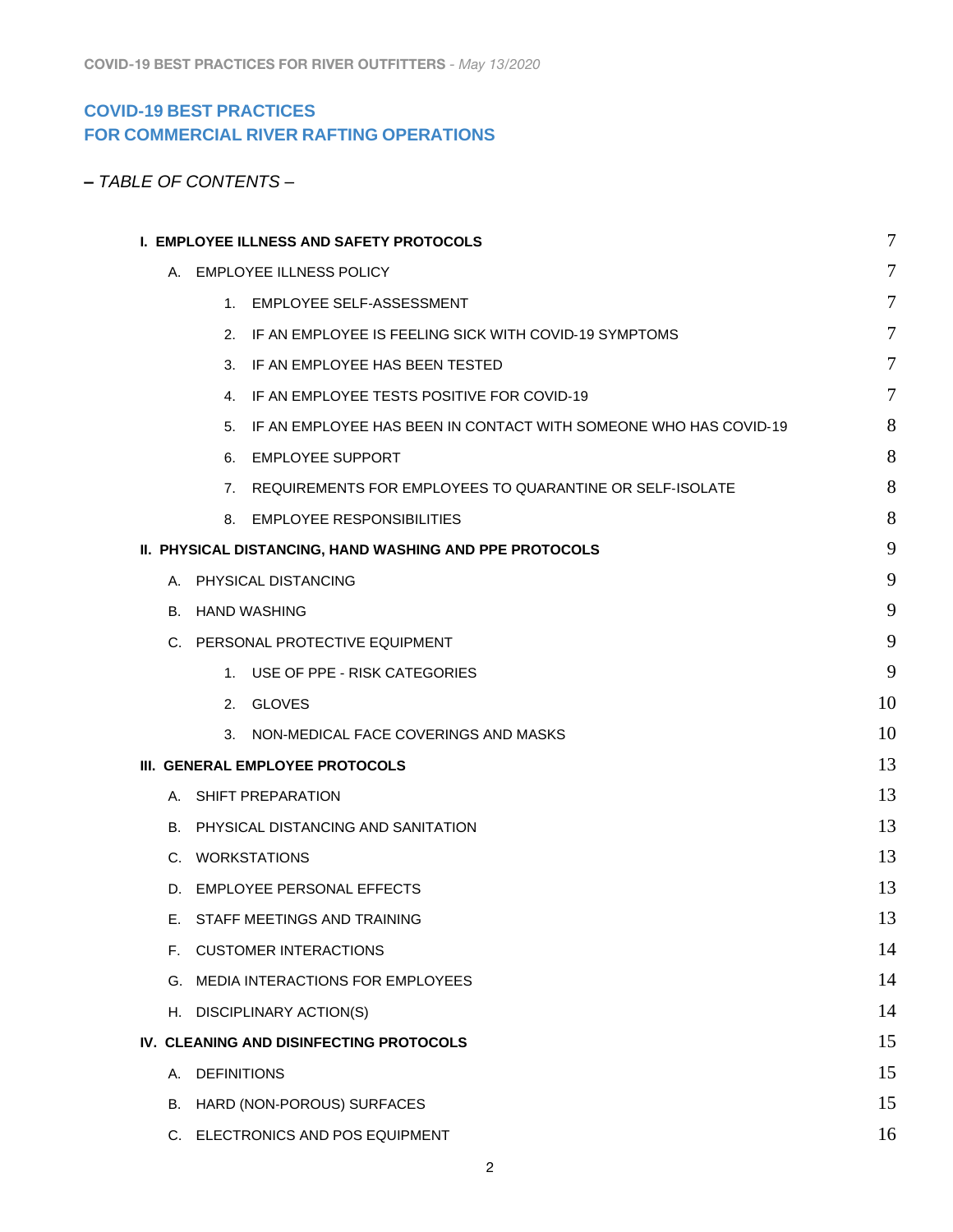| <b>COVID-19 BEST PRACTICES FOR RIVER OUTFITTERS - May 13/2020</b> |  |  |  |  |
|-------------------------------------------------------------------|--|--|--|--|
|-------------------------------------------------------------------|--|--|--|--|

|  | D. SHUTTLE VEHICLES                              | 16 |
|--|--------------------------------------------------|----|
|  | E. RAFTING EQUIPMENT                             | 16 |
|  | F. SUGGESTED AREAS FOR CLEANING AND DISINFECTING | 17 |
|  | G. PRODUCT GUIDE FOR DISINFECTANTS               | 18 |
|  |                                                  |    |

# **COVID-19 BEST PRACTICES FOR COMMERCIAL RIVER RAFTING OPERATIONS**

# *– TABLE OF CONTENTS –*

| 19<br><b>V. SIGNAGE AND WAIVERS</b>      |    |  |
|------------------------------------------|----|--|
| <b>VI. SECURITY AND SITE ACCESS</b>      | 21 |  |
| A. ESSENTIAL SITE VISITS                 | 21 |  |
| B. NON-ESSENTIAL SITE VISITS             | 21 |  |
| <b>VII. CUSTOMER MESSAGING</b>           | 21 |  |
| A. RECOMMENDED CUSTOMER WELCOME MESSAGE  | 21 |  |
| B. RECOMMENDED CUSTOMER NOTICES          | 22 |  |
| C. CHECK-IN PROTOCOLS                    | 24 |  |
| D. CUSTOMER ADHERENCE                    | 24 |  |
| <b>VIII. RAFTING OPERATION PROTOCOLS</b> | 25 |  |
| A. RISK OF VIRUS TRANSMISSION            | 25 |  |
| <b>PRE-TRIP PROCEDURES</b><br>В.         | 25 |  |
| 1. CUSTOMER BRIEFINGS                    | 25 |  |
| 2. CHANGING PROCEDURES                   | 25 |  |
| RAFTING PROCEDURES<br>3.                 | 25 |  |
| C. POST TRIP PROCEDURES                  | 26 |  |
| D. EQUIPMENT CLEANING GUIDELINES         | 26 |  |
| E. RAFT SPECIFIC EMPLOYEE TRAINING       | 26 |  |
| IX. SHUTTLE VEHICLE PROTOCOLS            | 27 |  |
| A. USE OF FACE COVERINGS                 | 27 |  |
| <b>B. PHYSICAL DISTANCING</b>            | 27 |  |
| C. HANDWASHING                           | 27 |  |
| D. AIRFLOW                               | 27 |  |
| E. CLEANING                              | 28 |  |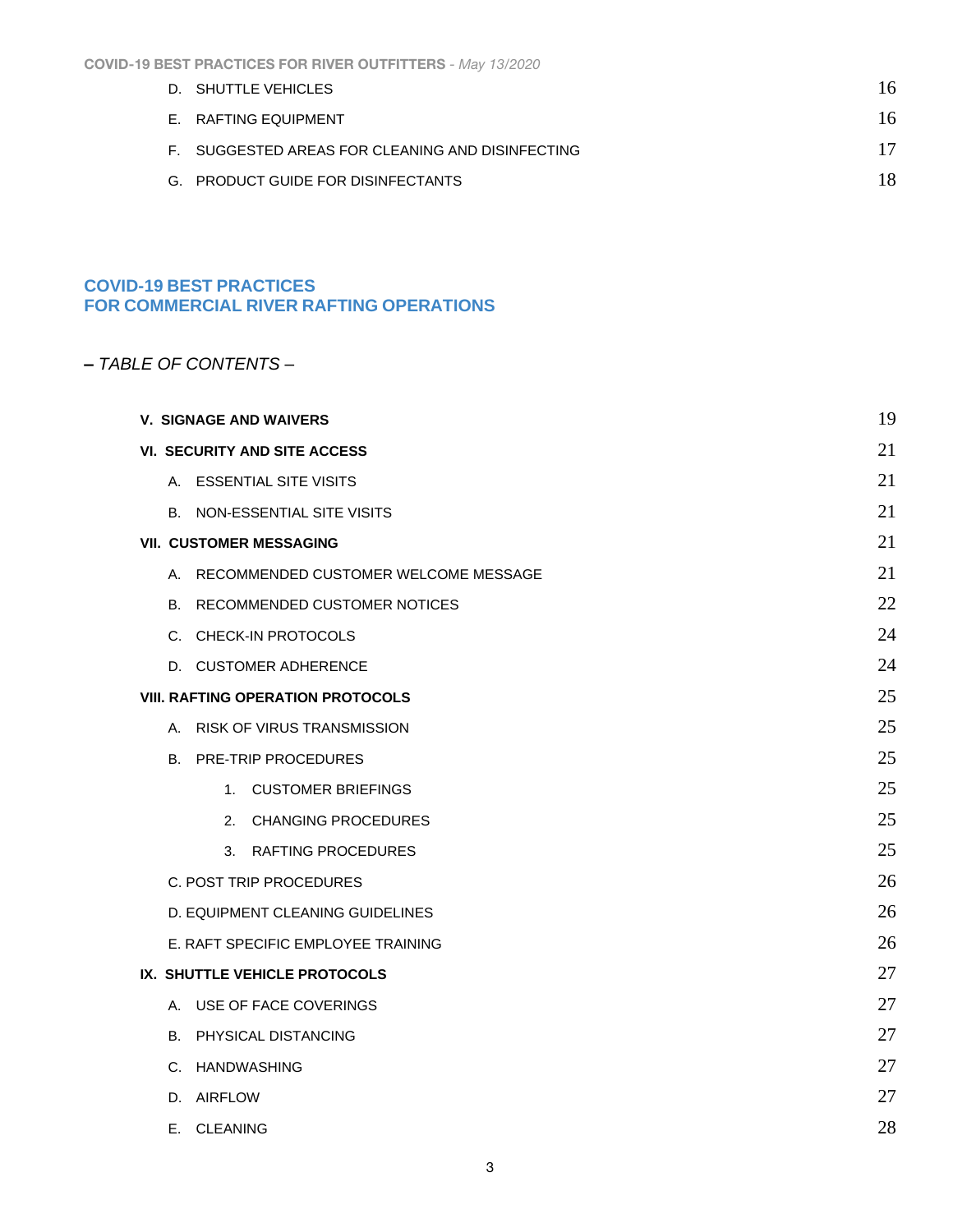| X. FOOD AND BEVERAGE PROTOCOLS        | 28 |
|---------------------------------------|----|
| XI. RECOMMENDED EMPLOYEE ATTESTATION  | 28 |
| <b>XII. APPENDIX</b>                  | 24 |
| A. FIVE PRINCIPLES OF EVERY SITUATION | 24 |
| B. THE HIERARCHY OF CONTROLS          | 24 |
| C. ADDITIONAL RESOURCES               | 25 |
|                                       |    |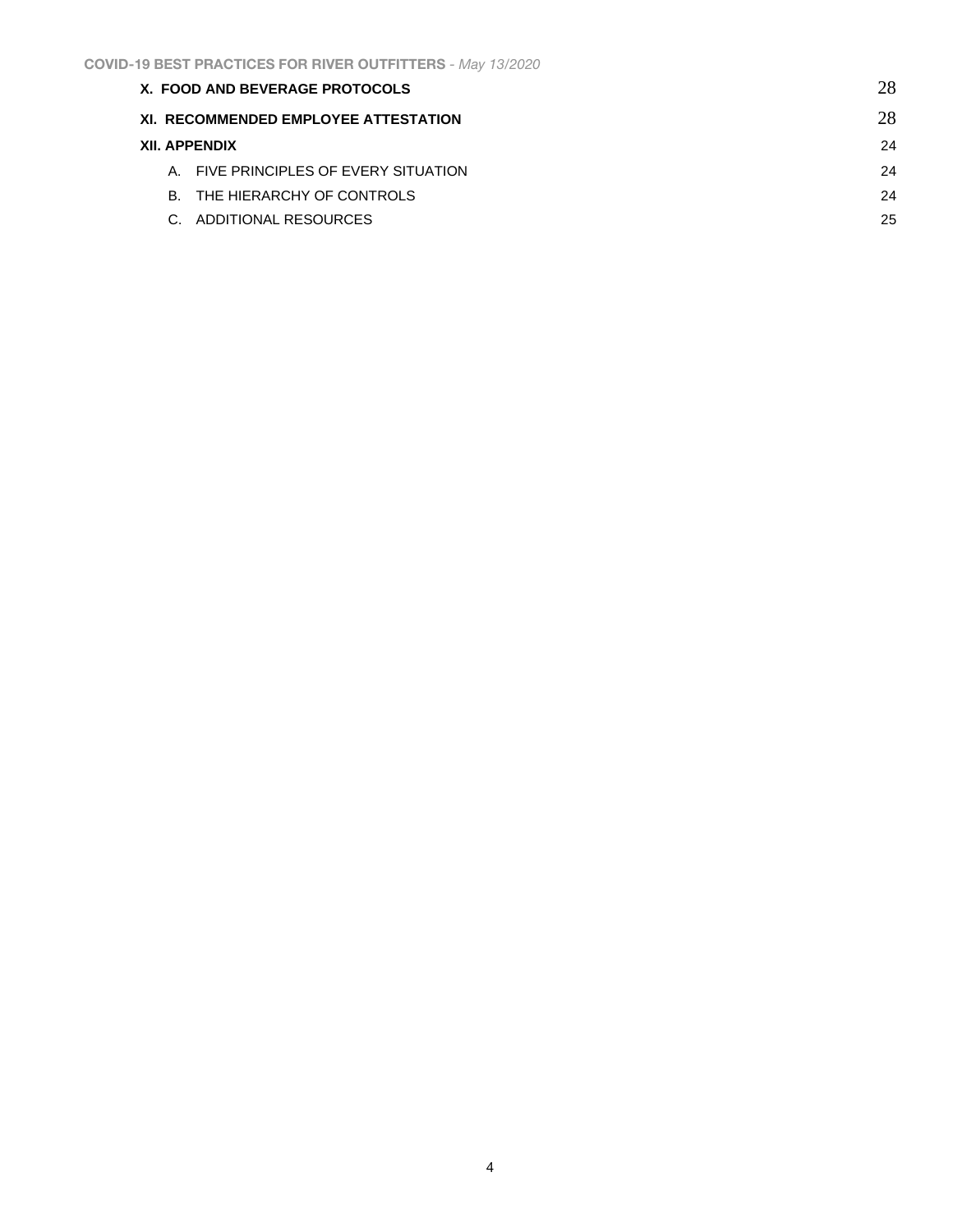# **On March 26, 2020, the BC Government issued the following:**

"The Provincial Health Officer has ordered some types of businesses to close. Any business or service that has not been ordered to close and is also not identified on the essential service list may stay open if they can adapt their services and workplaces to the orders and recommendations of the PHO."

The provincial government has not mandated the temporary closure of river outfitting operations in BC. However, business operators choosing to operate must take every health and safety precaution for the wellbeing of their employees and customers.

# **Mandate of the BC Rivers Outfitters Association**

The British Columbia River Outfitters Association (BCROA) is a not-for-profit society registered in the Province of British Columbia. We are wholly supported through membership dues and operate with a volunteer board executive and part time executive director staff.

The mandate of the BCROA is:

- 1. To represent the interests of commercial river outfitters in discussions with government and other agencies;
- 2. To promote a high standard of safety and operations in the river outfitter industry; and
- 3. To initiate, organize and manage programs to improve the operations for outfitters.

BCROA includes and represents any commercial river-based company that agrees to abide by the constitution, bylaws and approved resolutions of the BCROA.

The BCROA is committed to ensuring the health and safety of our members, customers and employees, as well as every Canadian in the communities where we live, work and play. We serve a full range of domestic and international clientele, so the adventure tourism businesses need to demonstrate the highest standard of care. Implementing the best management practices outlined in this document will reduce the risk of Covid-19 transmission within outfitting operations and provide confidence to the regulators when considering the reopening of provinces and international borders.

It is critical that all rafting operations in British Columbia immediately align with COVID-19 orders, direction and safety protocols mandated by the Provincial Health Office (PHO) and regional health authorities.

Additional resources for exposure control can be found in the appendix at the end of this document.

*Note:* This is not a legal document and will be updated as new information becomes available. Visit [http://www.bcroa.ca](http://www.bcroa.ca/) for industry updates.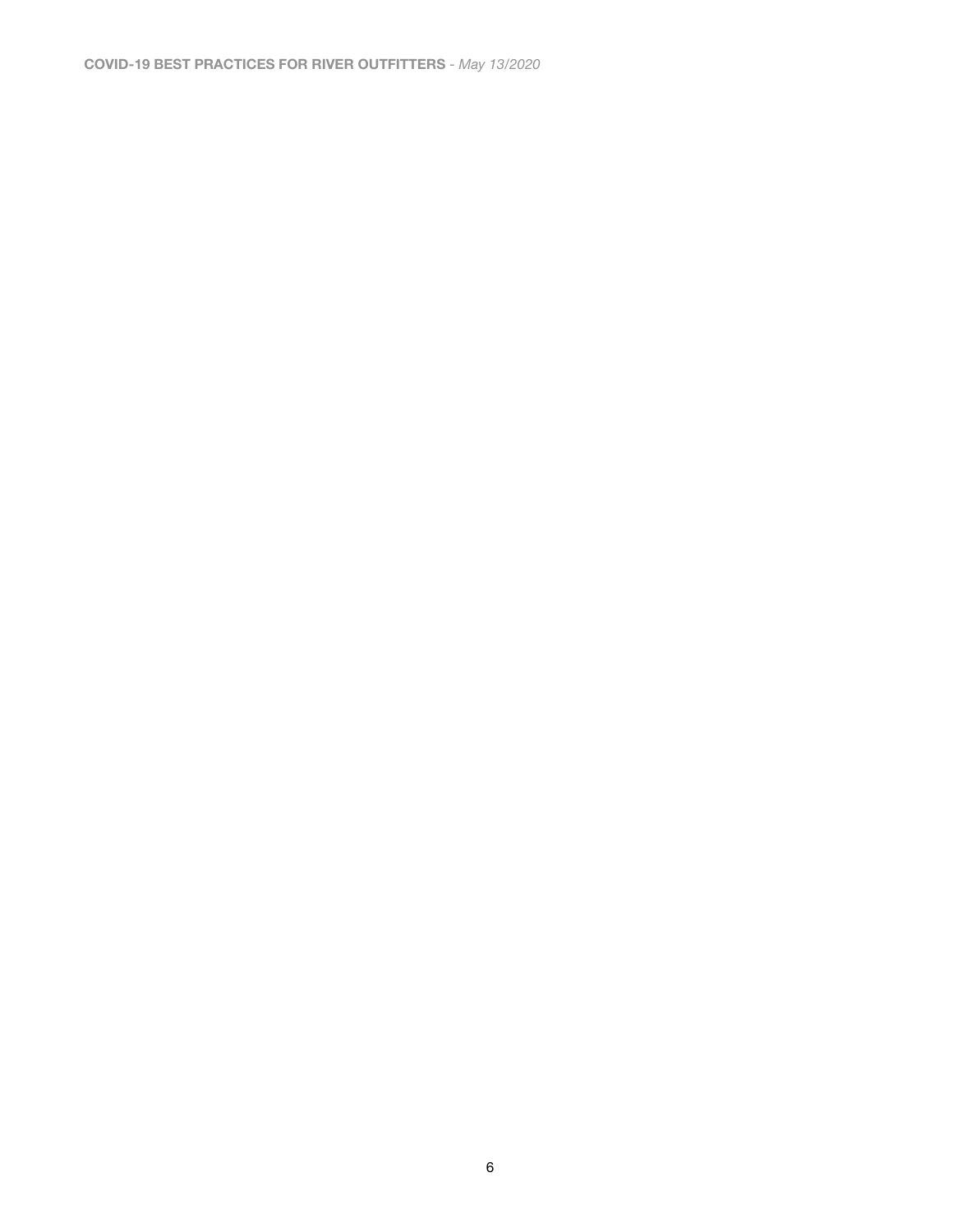### <span id="page-6-0"></span> **I. EMPLOYEE ILLNESS AND SAFETY PROTOCOLS**

During the COVID-19 outbreak, BCROA advocates that all BC rafting companies follow mandates and orders from the Provincial Health Office (PHO), regional health authorities, WorkSafeBC and Health Canada. In addition to compliance with all federal, provincial and regional guidelines, BCROA advocates that all BC rafting companies comply with the following protocols, with the recognition that every company and its resources are different.

### <span id="page-6-1"></span>**A. EMPLOYEE ILLNESS POLICY**

All rafting companies must have an updated Employee Illness Policy that includes approved protocols for Covid-19. This policy must be communicated to all employees before they arrive at work.

### <span id="page-6-2"></span>1. EMPLOYEE SELF-ASSESSMENT:

- 1. Employees must review the self-assessment signage located throughout the facility each day, before their shift, to attest that they are not feeling sick or have any COVID 19 symptoms.
- 2. Managers visually monitor employees daily to check for any symptoms, ask employees the status of their health and how they are regarding their safety.
- 3. If employees are unsure, direct them to use the online self-assessment tool at <https://bc.thrive.health/covid19/en> or the COVID-19 BC Support App.

### <span id="page-6-3"></span>2. IF AN EMPLOYEE IS FEELING SICK WITH COVID‐19 SYMPTOMS:

- 1. Employees who feel sick with COVID-19 symptoms, such as fever, trouble breathing, dry cough, fatigue, sore throat and aches and pains, are to remain at home and contact Health Link BC at 8-1-1.
- 2. At work, if an employee shows even mild symptoms of sickness, for COVID-19 or otherwise, send them home immediately. Remove the employee from the schedule for 14 days, and have them contact 8-1-1 or a doctor.

### <span id="page-6-4"></span>3. IF AN EMPLOYEE HAS BEEN TESTED AND IS AWAITING THE RESULTS OF A COVID‐19 TEST

- 1. The Public Health Agency of Canada advises any person with even mild symptoms to stay home and call the public health authority of BC.
- 2. As with the confirmed case, immediately remove the employee from the workplace.
- 3. Inform other employees who may have been exposed, and remove them from the workplace for 14 days or until a diagnosis of COVID-19 is ruled out by health authorities.
- 4. Immediately close off, clean and disinfect the work areas and any surfaces that infected employees may have touched.

### <span id="page-6-5"></span>4. IF AN EMPLOYEE TESTS POSITIVE FOR COVID‐19:

- 1. Send the employee home immediately and remove them from the schedule. Advise the employee that they are not permitted to return to the workplace health authorities have confirmed they are free of the COVID-19 virus.
- 2. Inform other employees who may have been exposed, and remove them from the workplace for 14 days, or until a diagnosis of COVID-19 is ruled out by health authorities.
- 3. Immediately close off, clean and disinfect the work areas and any surfaces that infected employees may have touched.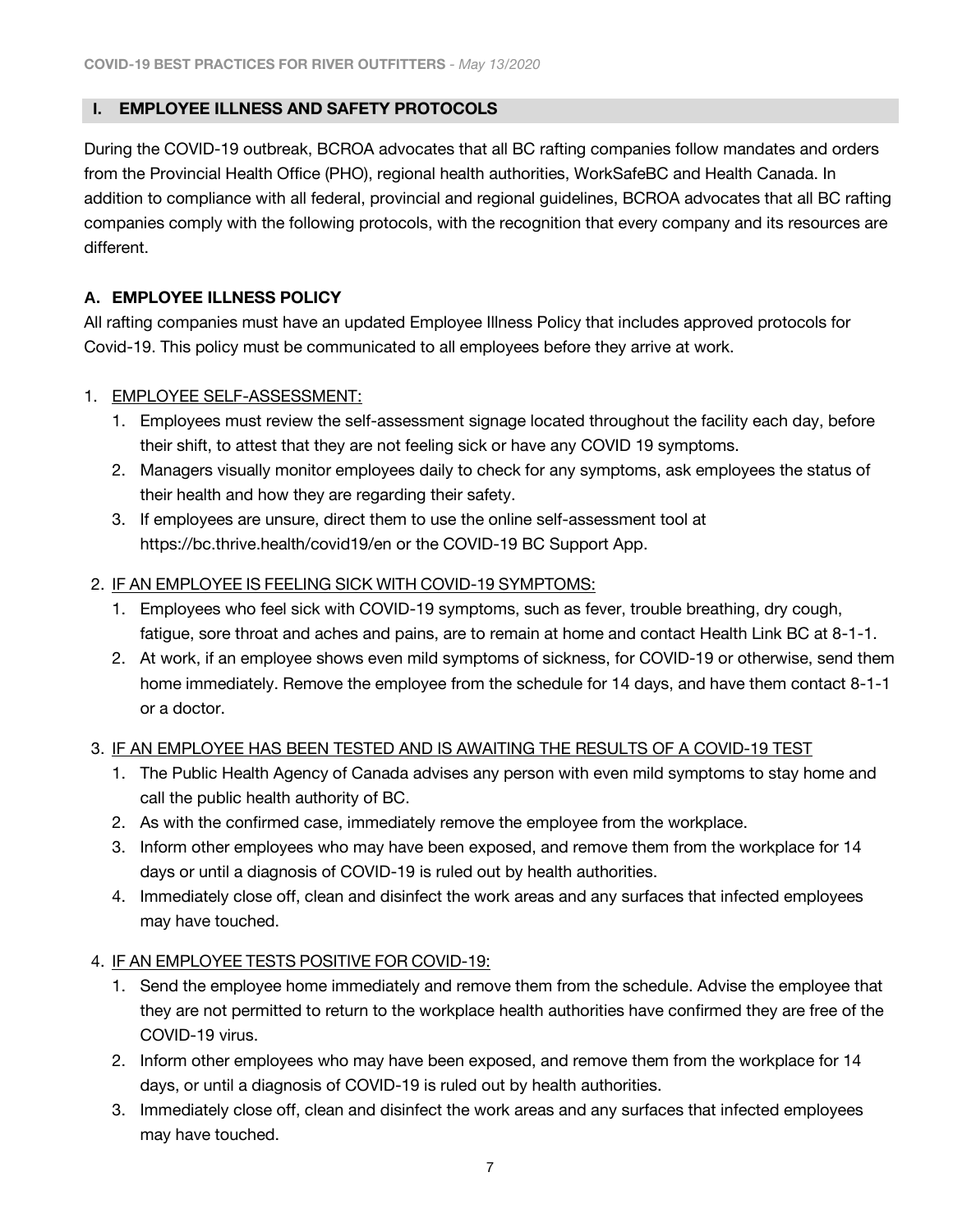### <span id="page-7-0"></span>5. IF AN EMPLOYEE HAS BEEN IN CONTACT WITH SOMEONE WHO HAS COVID-19:

- 1. Once contact is confirmed, remove the employee from the workplace for at least 14 days, or as directed by public health authorities.
- 2. Inform other employees who may have been exposed, and remove them from the workplace for 14 days, or until a diagnosis of COVID-19 is ruled out by health authorities.
- 3. Immediately close off, clean and disinfect the work areas and any surfaces that infected employees may have touched.

# <span id="page-7-1"></span>6. EMPLOYEE SUPPORT

1. Advise employees that if they are directed to stay home or are sick with COVID-19, human resources (where applicable) and management will contact them to provide guidance and support throughout their leave.

# <span id="page-7-2"></span>7. REQUIREMENTS FOR EMPLOYEES TO QUARANTINE OR SELF‐ISOLATE

- 1. An employee who has travelled outside of Canada within the last 14 days, except for work-related reasons, is not permitted to enter any part of the facility and must quarantine and self-isolate.
- 2. An employee with symptoms of COVID-19 is not permitted to enter any part of the facility and must quarantine and self-isolate.
- 3. An employee from a household with someone showing symptoms of COVID-19 is not permitted to enter any part of the facility and must quarantine and self-isolate.
- 4. An employee in quarantine or self-isolating because of contact with an infected person, or in a selfisolating family, is not permitted to enter any part of the facility.

### <span id="page-7-3"></span>8. EMPLOYEE RESPONSIBILITIES

Employees without symptoms of COVID-19 are free to work if they adhere to the following protocols:

- 1. PRIORITY 1: Wash your hands with soap and water for at least 20 seconds before your shift and as frequently as possible during your shift.
- 2. PRIORITY 2: Practice physical distancing keep a minimum distance of at least two meters (six feet) away from fellow employees and customers. If you are unable to, wear a face covering or face mask.
- 3. PRIORITY 3: Inform your manager immediately if, during your shift, you feel any symptoms of COVID‐ 19 such as fever, trouble breathing, dry cough, fatigue, sore throat and aches and pains.
- 4. Avoid touching your eyes, nose, or mouth with unwashed hands or when wearing gloves.
- 5. Cover your mouth and nose with a tissue when you cough or sneeze, then throw the tissue in the trash and wash your hands, or sneeze/cough into your elbow.
- 6. If soap and water are not available, use an alcohol-based hand sanitizer.
- 7. Clean and disinfect frequently touched objects and workstation surfaces as per directions in the Cleaning, Sanitizing and Disinfecting Protocols section of this document.
- 8. Stay informed. Information is changing frequently.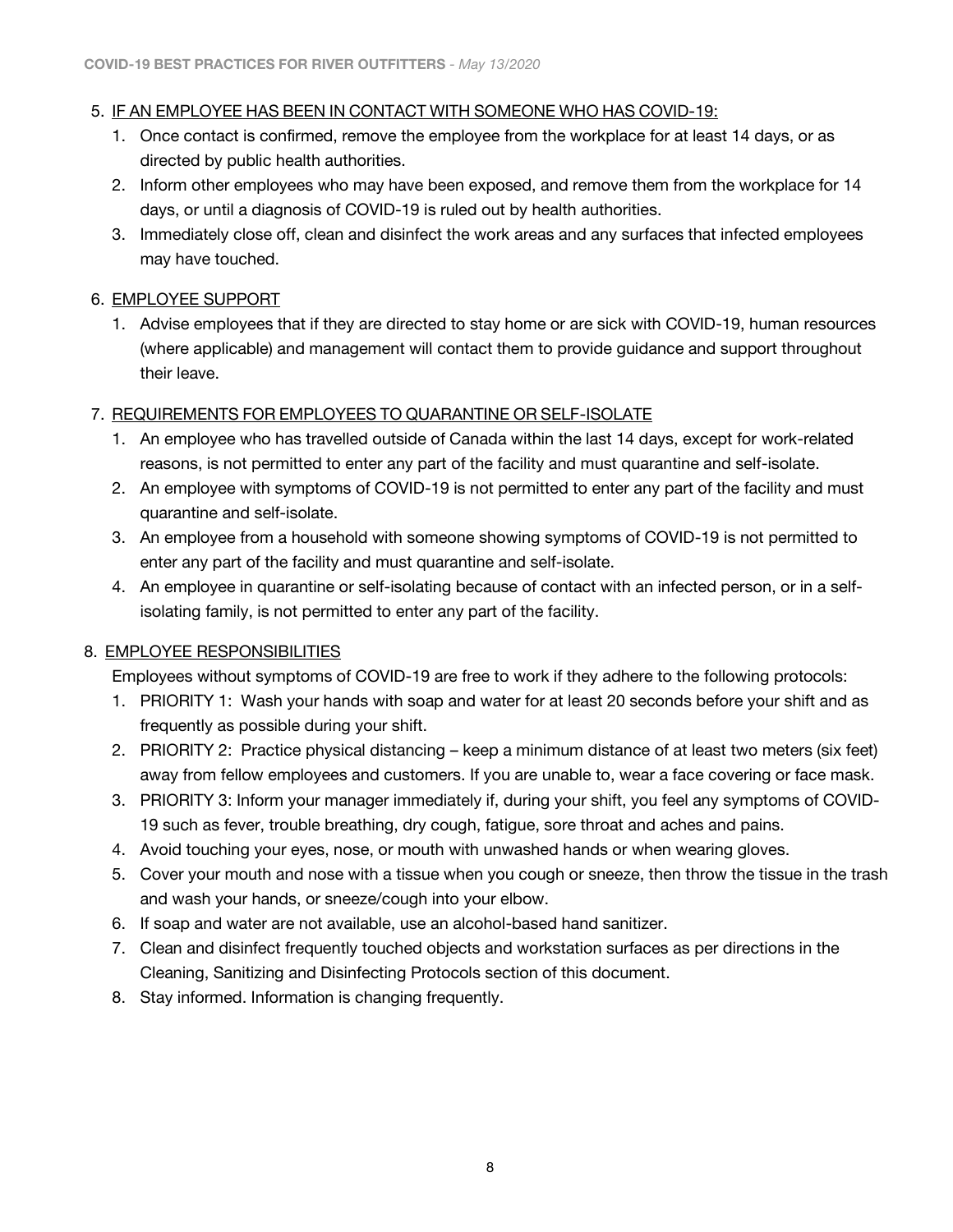### <span id="page-8-0"></span> **II. PHYSICAL DISTANCING, HAND WASHING AND PPE PROTOCOLS**

### <span id="page-8-1"></span>**A. PHYSICAL DISTANCING**

As defined by the BC Centre for Disease Control, physical distancing means limiting close contact with others. When outside home, practicing physical distancing by keeping two meters (six feet) away from one another, is something we can all do to help stop the spread of COVID-19. All employees are to practice the following physical distancing guidelines:

- 1. Minimize close-contact interactions with customers and other employees whenever possible.
- 2. Whenever possible, keep at least two meters (six feet) distance between yourself and others.
- 3. Do not shake hands with customers or employees, nod or wave instead.
- 4. Follow protocol for shifts, breaks and staff meetings as outlined in Section II of this document.

### <span id="page-8-2"></span>**B. HAND WASHING**

Frequent and proper handwashing, as defined by Health Canada, is recommended to prevent all viral respiratory infections and other illnesses. After washing your hands, use a disinfectant spray on sink taps and surfaces. If soap and water are not available, use alcohol-based hand rubs (ABHR) or hand sanitizer to clean your hands. However, if your hands are visibly soiled, first use a wipe and then ABHR / hand sanitizer to clean them effectively. This video demonstrates the correct technique: "Reduce the spread of COVID-19: Wash your hands": <https://www.youtube.com/watch?v=o0P-0d1mJfA>

In addition to other situations not included here, employees must wash their hands when:

- 1. Entering or leaving any structure at the facility, including transport vehicles,
- 2. When putting on or removing Personal Protective Equipment (PPE),
- 3. Before and after breaks, and when using washroom facilities,
- 4. Before and after handling customer equipment.

### <span id="page-8-4"></span><span id="page-8-3"></span>**C. PERSONAL PROTECTIVE EQUIPMENT**

- 1. Use of Personal Protective Equipment (PPE) is categorized as follows, based on exposure risk:
- LOW RISK: tasks where an employee is isolated, e.g. boat repair.
	- Regular handwashing must be observed.
	- Areas and equipment that were handled are cleaned before and after use, per manufacturerrecommended guidelines.
- MEDIUM RISK: where employees have interactions with customers and/or other employees, but can be physically distanced, e.g. check-in, briefings.
	- Employees and customers have a face covering or mask on their person.
	- Regular handwashing must be observed.
	- Areas and equipment that were handled are cleaned before and after use, per manufacturerrecommended guidelines.
- HIGH RISK: tasks where employees or customers cannot maintain physical distancing,
	- e.g. in a shuttle vehicle.
		- Regular handwashing or sanitizing must be observed.
		- Employees and customers wear non-medical face covering.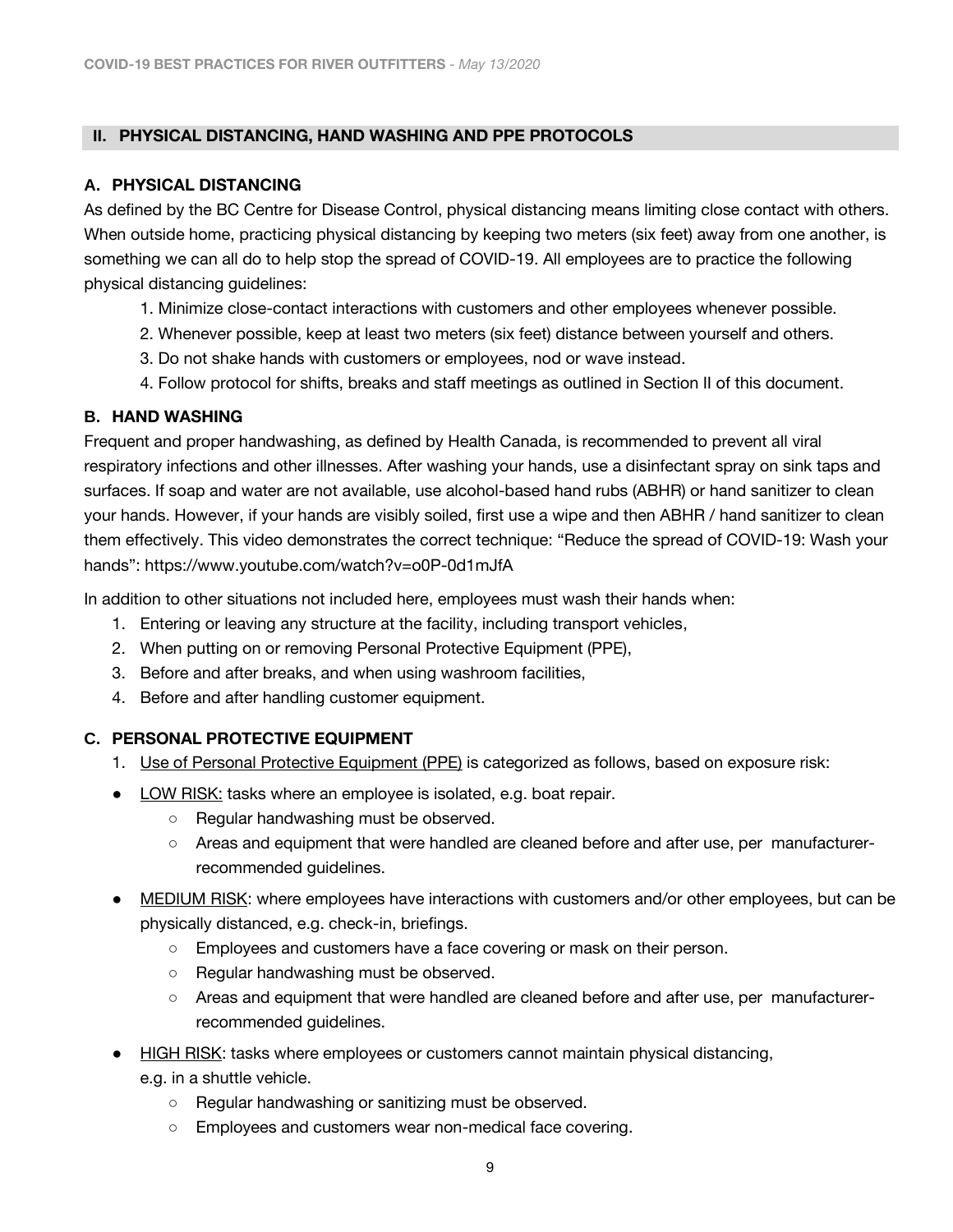- Areas and equipment that were handled must be cleaned before and after use, per manufacturer-recommended guidelines.
- 1. Employees must use PPE (gloves and face covering/mask) while cleaning customer equipment. Employers must provide the employees with the PPE.
- 2. PPEs must be sanitized or disposed of after each use.
- <span id="page-9-0"></span>3. GLOVES: Gloves are not deemed necessary except when recommended by the cleaning or disinfectant product manufacturer. Wearing gloves does not exclude an individual from regular handwashing; thorough handwashing should take place before and after wearing the gloves.

| <b>RECOMMENDED CHOICE FOR GLOVES:</b>                         |                                                           |             |  |
|---------------------------------------------------------------|-----------------------------------------------------------|-------------|--|
| <b>GLOVE TYPE</b>                                             | <b>Nitrile Protective Gloves</b>                          |             |  |
| <b>DEFINITION</b>                                             | Made of synthetic materials and offers robust protection. |             |  |
| <b>ADVANTAGE</b>                                              | Stretchy, durable                                         |             |  |
| <b>PROTECTION LEVEL</b>                                       | Chemicals, viruses                                        |             |  |
| Kitchen<br>Food service<br><b>SUGGESTED USAGE</b><br>Cleaning |                                                           | Maintenance |  |

<span id="page-9-1"></span>4. NON-MEDICAL FACE MASKS AND COVERINGS: Face coverings or masks are protective layers of absorbent fabric (such as cotton) that snugly fit over the nose and mouth. They secure to the face with ties or ear loops.

| Non-medical Face Masks or Face Coverings<br><b>SHOULD:</b>         | <b>Non-medical Face Masks or Face Coverings</b><br><b>SHOULD NOT:</b>                                |
|--------------------------------------------------------------------|------------------------------------------------------------------------------------------------------|
| Be made of multiple layers of absorbent fabric<br>(such as cotton) | Be placed on children under the age of 2.                                                            |
| Cover the mouth and nose without gaps.                             | Be placed on anyone unable to remove them without<br>assistance or anyone who has trouble breathing. |
| Fit securely to the head.                                          | Be made exclusively of plastic sheeting or materials that<br>easily fall apart (e.g. tissues).       |
| Allow for easy breathing.                                          | Impair vision or interfere with tasks.                                                               |
| Be changed as soon as possible if damp or dirty.                   | Be shared with others.                                                                               |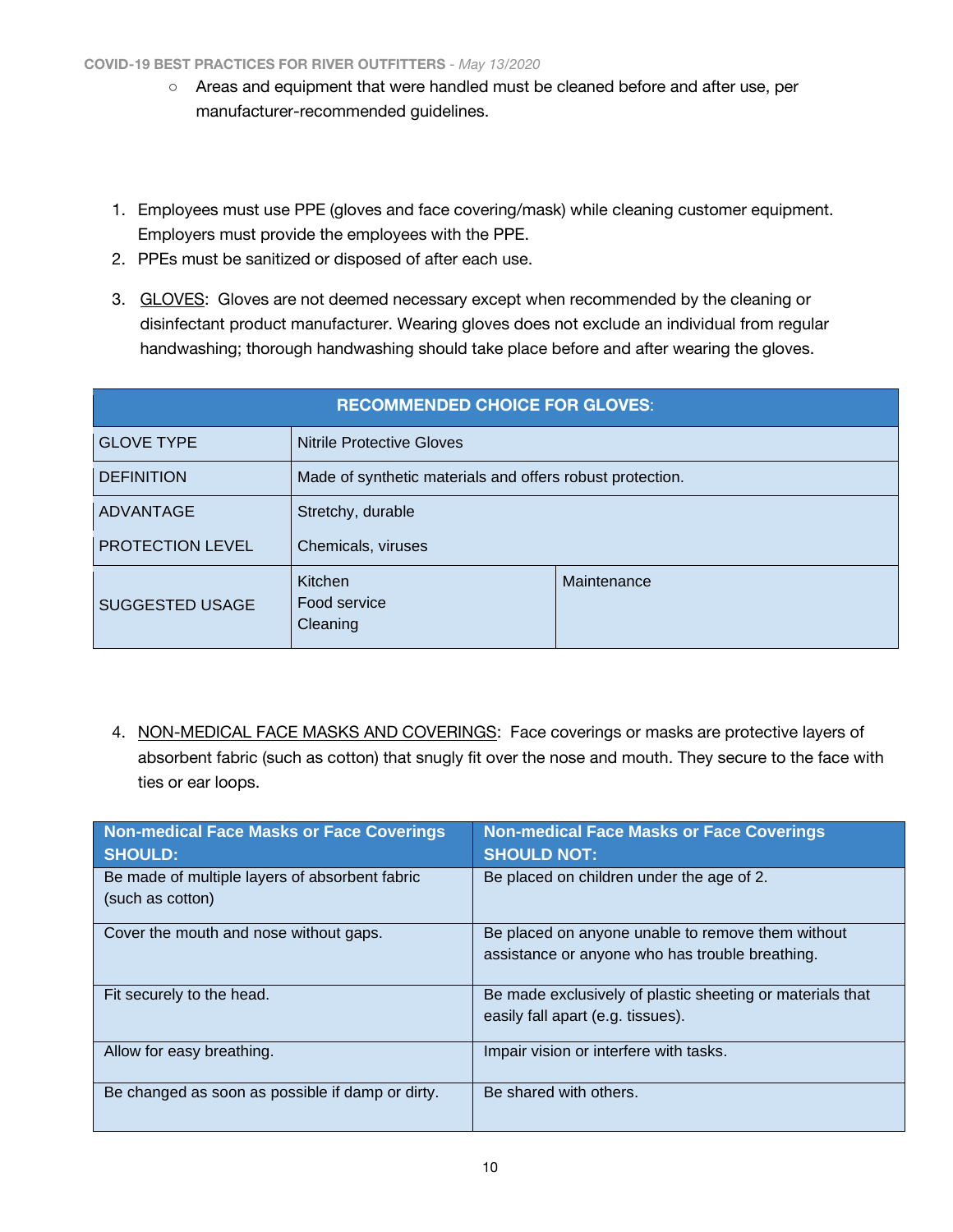| Stay the same shape after machine washing and | Fit so that the passenger/driver is continuously adjusting |
|-----------------------------------------------|------------------------------------------------------------|
| drying.                                       | the face covering.                                         |
|                                               |                                                            |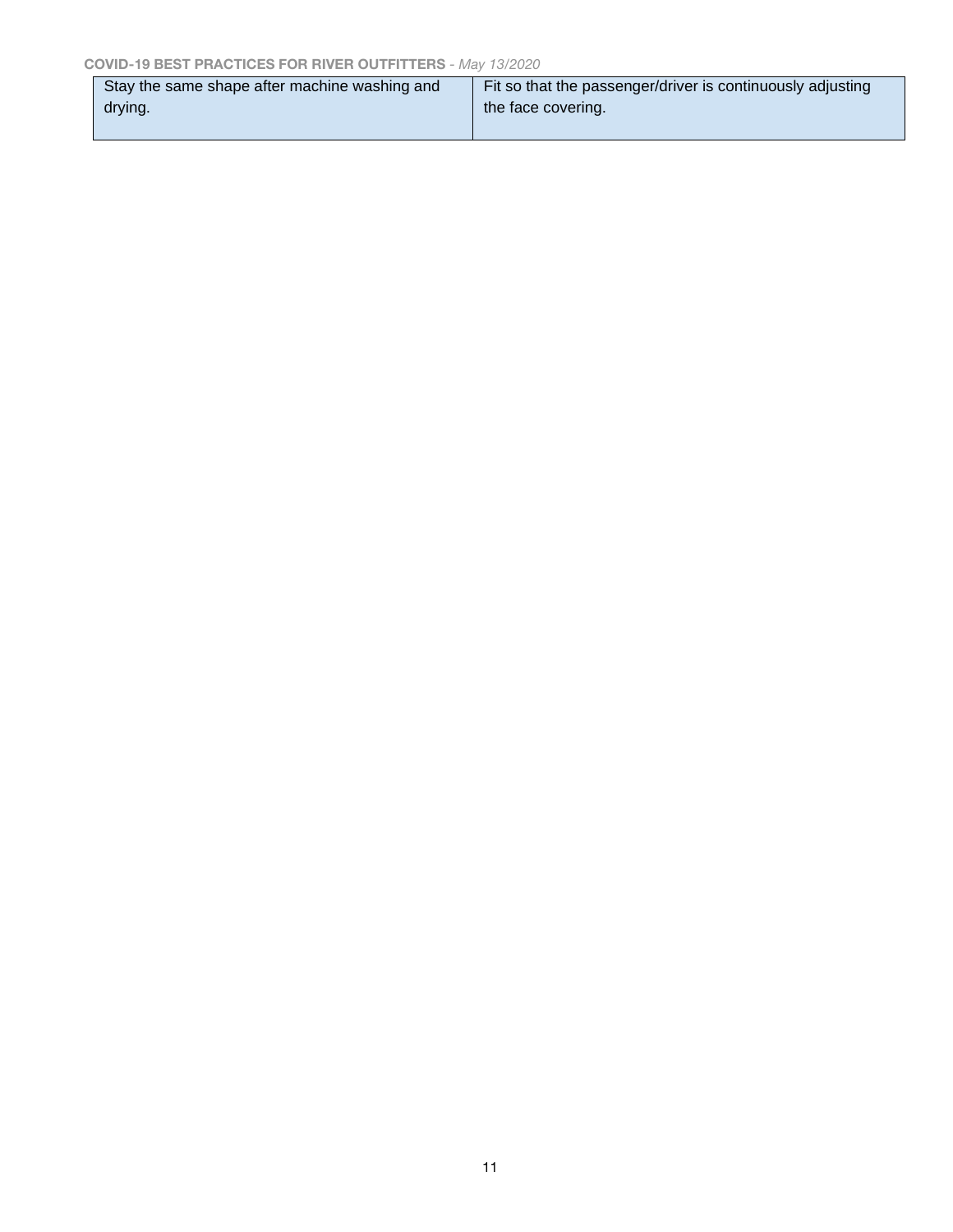# **Coronavirus COVID-19 BC Centre for Disease Control | BC Ministry of Health How to Wear a Face Mask**  $\blacktriangleleft$  $\vert$  $\vert$  2 3 × × Wash your hands with scap<br>and water for 20-30 seconds Check the new mask to make Ensure colour side of the mask. Locate the metallic strip. sure it's not damaged. faces outwards. Place it over and mold it to the or perform hand hygiene with<br>alcohol-based hand rub before nase bridge. touching the face mask.  $\vert$ 5 6 8  $\overline{7}$ × Place an ear loop around each Cover mouth and none fully, making sure there are no gaps. Pull<br>the bottom of the mask to fully<br>open and fit under your chin, Press the metallic strip again Do not touch the mask while<br>using it, if you do, perform<br>hand hygiene. ear or tie the top and bottom to fit the shape of the nose.<br>Perform hand hygiene, straps. 9 **Removing the Mask** AND. **OR** Do not touch the front Discard the mask in a Perform hand hygene.<br>of your mask, Lean waste container.<br>forward, gently remove<br>the musk horn behind<br>by holding both ear .<br>by holding both ear Replace the mask if it gets wet<br>or dirty and wash your hands<br>again after putting it on. Do not<br>reuse the mask. Perform hand hygiene.



If you have fever, a new cough, or are having difficulty breathing, call 8-1-1. Non-medical inquiries 4-888-COVID19 (1888-268-4319)<br>(ex. travel, physical distancing): or text 604-630-0300

12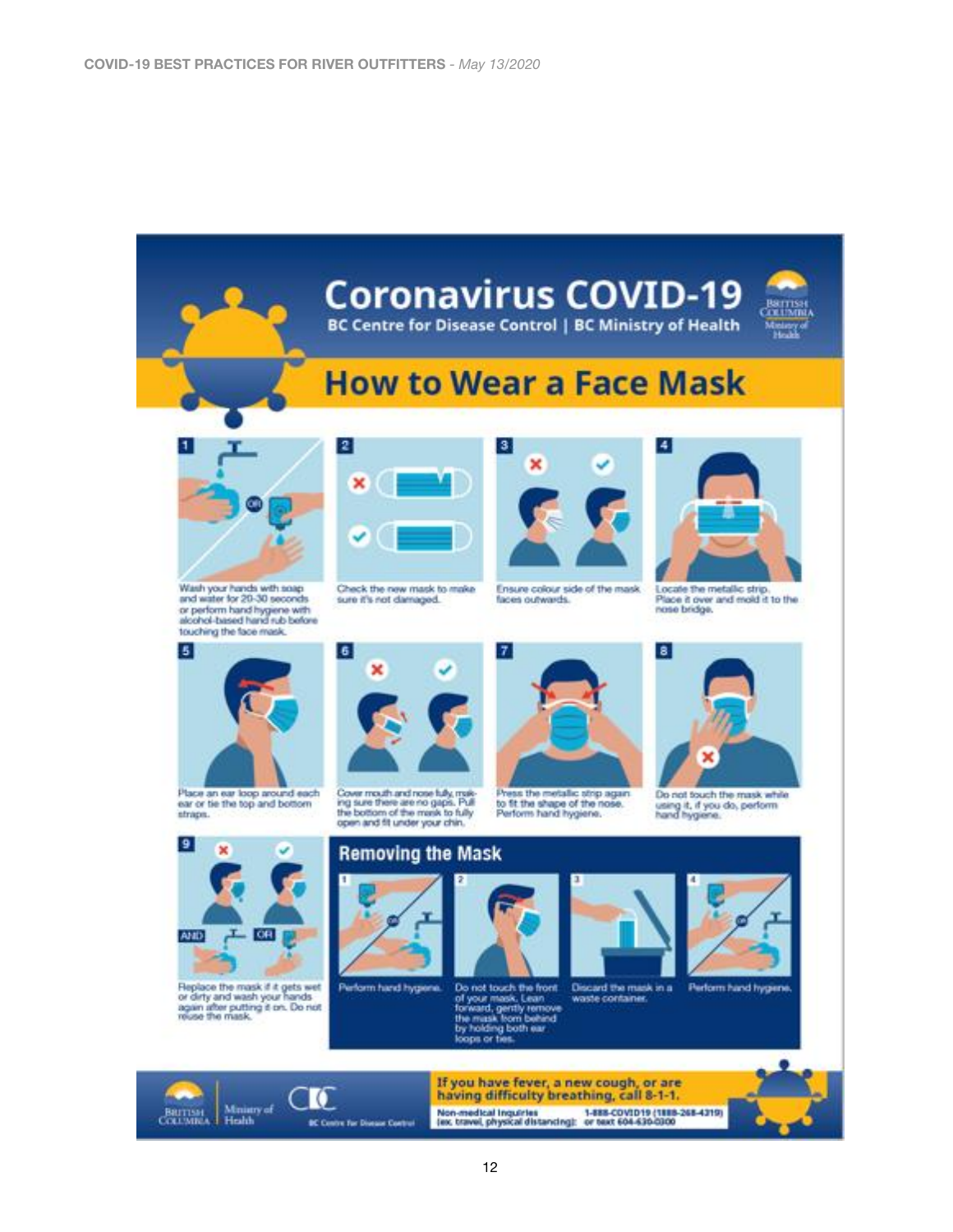### <span id="page-12-0"></span> **III. GENERAL EMPLOYEE PROTOCOLS**

### <span id="page-12-1"></span>**A. SHIFT PREPARATION**

- 1. All employees must wash their hands with soap for at least 20 seconds once they arrive at work, every time they enter and leave the rafting facility, and every hour throughout their shift.
- 2. Personal Protective Equipment (PPE) must be worn and provided for all operational duties as per the exposure risk categories outlined in this document.
- 3. Shifts and breaks should be staggered.
- 4. Job mixing is minimized. Have the same employees do the same tasks during their shift.
- 5. If possible, eliminate time cards/clock and have employees communicate hours electronically.

### <span id="page-12-2"></span>**B. PHYSICAL DISTANCING AND SANITATION**

- 1. Physical distancing is maintained during all breaks. If possible, employees should be encouraged to have meal breaks outside or in their vehicles. Where the use of lunchroom is necessary:
	- a. The use of a fridge, microwave, coffee machine, or dishwasher is minimized.
	- b. After all use, all touchpoints are disinfected.
	- c. After each use, all dishes are cleaned immediately, or placed in the dishwasher.
- 2. After each use, employees disinfect all surfaces they have touched.
- 3. Employees should carry their own hand sanitizer.
- 4. Remind employees to keep their hands away from their face.
- 5. Remind and enforce physical distancing among employees at all times.

### <span id="page-12-3"></span>**C. WORKSTATIONS**

- 1. Have self-serve hand sanitizers at each workstation and area.
- 2. Maintain physical distancing with the positioning of workstations.
- 3. If more than one employee is working in a facility, each person should be assigned to use a particular workstation, Point of Sale (POS) system and phone. At the end of the shift, the workstation and equipment must be cleaned prior to use by another employee.
- 4. Where possible, assign employees specific vehicles, radios, tasks, rafts, kayaks and other equipment. Disinfect equipment before distributing to other employees.

### <span id="page-12-4"></span>**D. EMPLOYEE PERSONAL EFFECTS**

- 1. Minimize personal storage areas, remove all non-essential items and disinfect after each use.
- 2. Only one employee is in change rooms at a time, unless physical distancing can be guaranteed.

### <span id="page-12-5"></span>**C. STAFF MEETINGS AND TRAINING**

- 1. Reduce in-person staff meetings. Communicate task assignments via email, text or radio.
- 2. When possible, keep employees doing tasks they already know to minimize training.
- 3. If training is required, have employees review standard operating procedures or watch training videos before hands-on training.
- 4. For hands-on training, employees must wash their hands and wear a face covering or mask.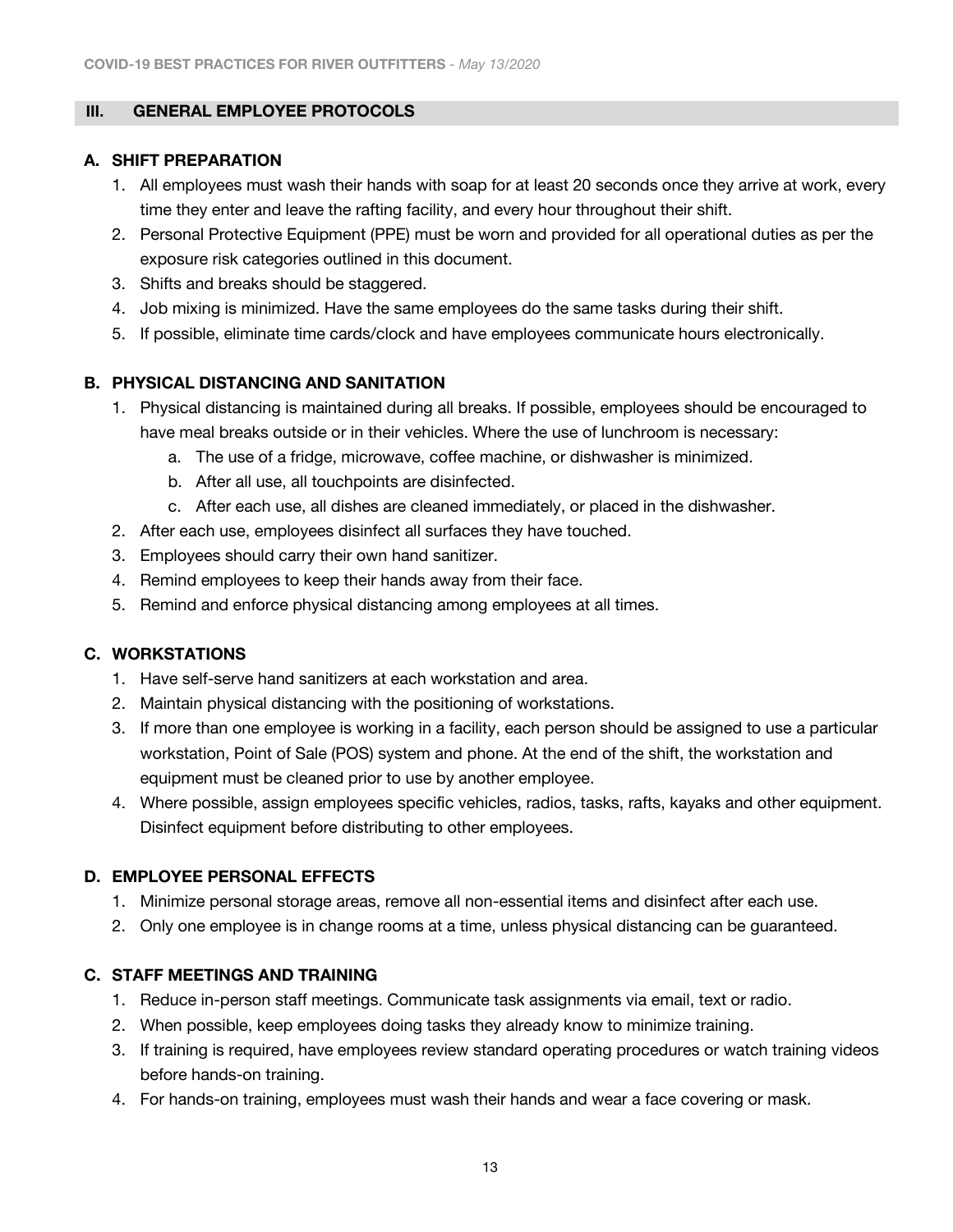5. Procedures for rafting-specific training are in the PROTOCOLS FOR RAFTING OPERATIONS section of this document.

# <span id="page-13-0"></span>**F. CUSTOMER INTERACTIONS**

If a customer in the facility has a question or feedback related to the COVID-19 outbreak, please have them email management. Employees should listen to them and give them contact information, including email addresses. Employees should not make comments related to the customer's question or feedback.

# <span id="page-13-1"></span>**G. MEDIA INTERACTIONS FOR EMPLOYEES**

Employees should not speak with the media (radio, television stations, newspapers, etc.). If the media approach an employee regarding COVID-19, they should be polite but not comment. The news media engage, sometimes aggressively, to get information. Employees must not get angry or careless. Refer them to <lnsert manager's name>. Employees should use the following to reply to media: "I want to make sure you have accurate, up-to-date information — so please contact our <manager> at <telephone # or email>.

# <span id="page-13-2"></span>**H. DISCIPLINARY ACTION(S)**

All rafting company employees follow protocols in this document. BCROA recommends having employees sign the attestation at the end of this document to confirm that they have read this manual and understand the importance of following the protocols. Companies should document training received by employees and add these training protocols to your company's Health & Safety orientation and procedures. Standard disciplinary actions, as per your company, should be enforced for failure to observe protocol.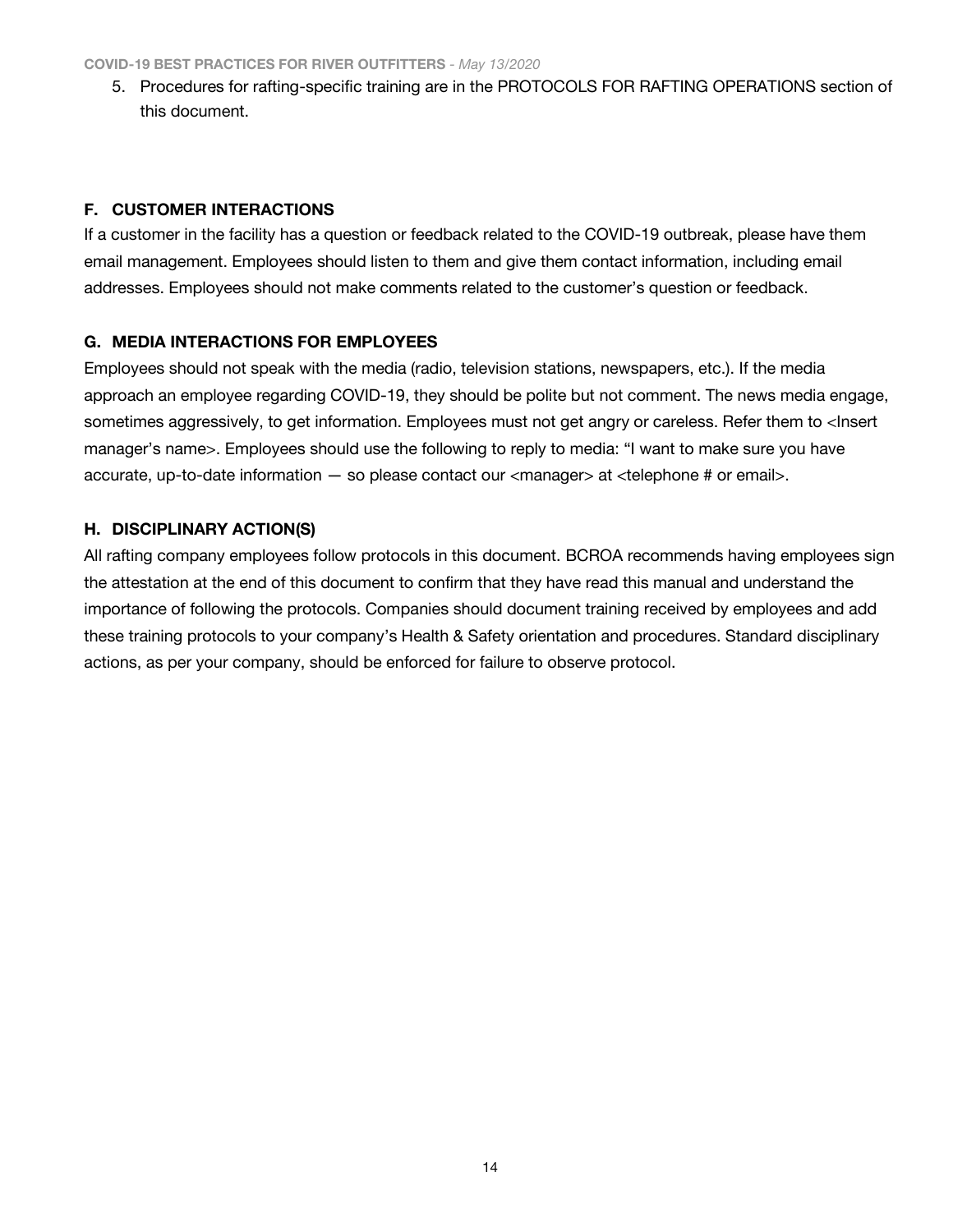### <span id="page-14-0"></span> **IV. CLEANING AND DISINFECTING PROTOCOLS**

COVID-19 is susceptible to disinfectants and sanitizers. The following protocols must be implemented and documented to reduce the risk of spreading COVID-19:

- 1. Increase cleaning and disinfection frequency of high-touch surfaces and high-traffic areas.
- 2. Implement a sign-off process that indicates frequency for all cleaning and disinfection.

# <span id="page-14-1"></span>**A. DEFINITIONS**

- 1. Cleaning: refers to the removal of germs, dirt, and impurities from surfaces. It does not kill germs, but by removing them, it lowers their numbers and the risk of spreading infection.
- 2. Sanitizing: Food-grade sanitizers, used after cleaning, reduce the level of bacteria to a safe level. Follow the manufacturer's instruction for concentration and contact time. Use sanitizers on food contact surfaces. When using a sanitizer at the no-rinse concentration level, the surface is not rinsed with potable water. Disinfectants differ from sanitizers; they have a greater ability to destroy bacteria, viruses and moulds. Disinfectants at a higher concentration require a longer contact time than sanitizers. Foodgrade disinfectants, used on food contact surfaces, may need to be rinsed off with potable water.
- 3. Disinfecting: refers to the use of chemicals, e.g. EPA-registered disinfectants, to kill bacteria and viruses on surfaces. This process does not necessarily clean dirty surfaces or remove germs, but can lower the risk of transmission by killing germs on a surface that has been cleaned.

### <span id="page-14-2"></span>**B. HARD (NON‐POROUS) SURFACES**

- 1. Clean dirty surfaces using detergent or soap and water prior to disinfection.
- 2. Use and discard disposable gloves and cloths when cleaning and disinfecting hard surfaces.
- 3. Reusable gloves and cloths are used exclusively to clean and disinfect surfaces for COVID-19, not for other purposes. Thoroughly clean reusable gloves and cloths between each use.
- 4. Follow the manufacturer's instructions for cleaning and disinfection products.
- 5. Clean hands immediately after gloves are removed.
- 6. Most common EPA-registered disinfectants are effective for disinfection.
- 7. Use EPA-approved products for COVID-19. Follow the manufacturer's instructions for concentration, application method and contact time.
- 8. If bleach is safe for the surface, use diluted bleach solutions (at least 1000ppm sodium hypochlorite). Follow manufacturer's instructions for application, ensuring a contact time of at least ten minutes for disinfecting and one minute for sanitizing. Allow proper ventilation during and after application.
- 9. Never mix bleach with ammonia or any other cleanser.
- 10. Check that products are not expired.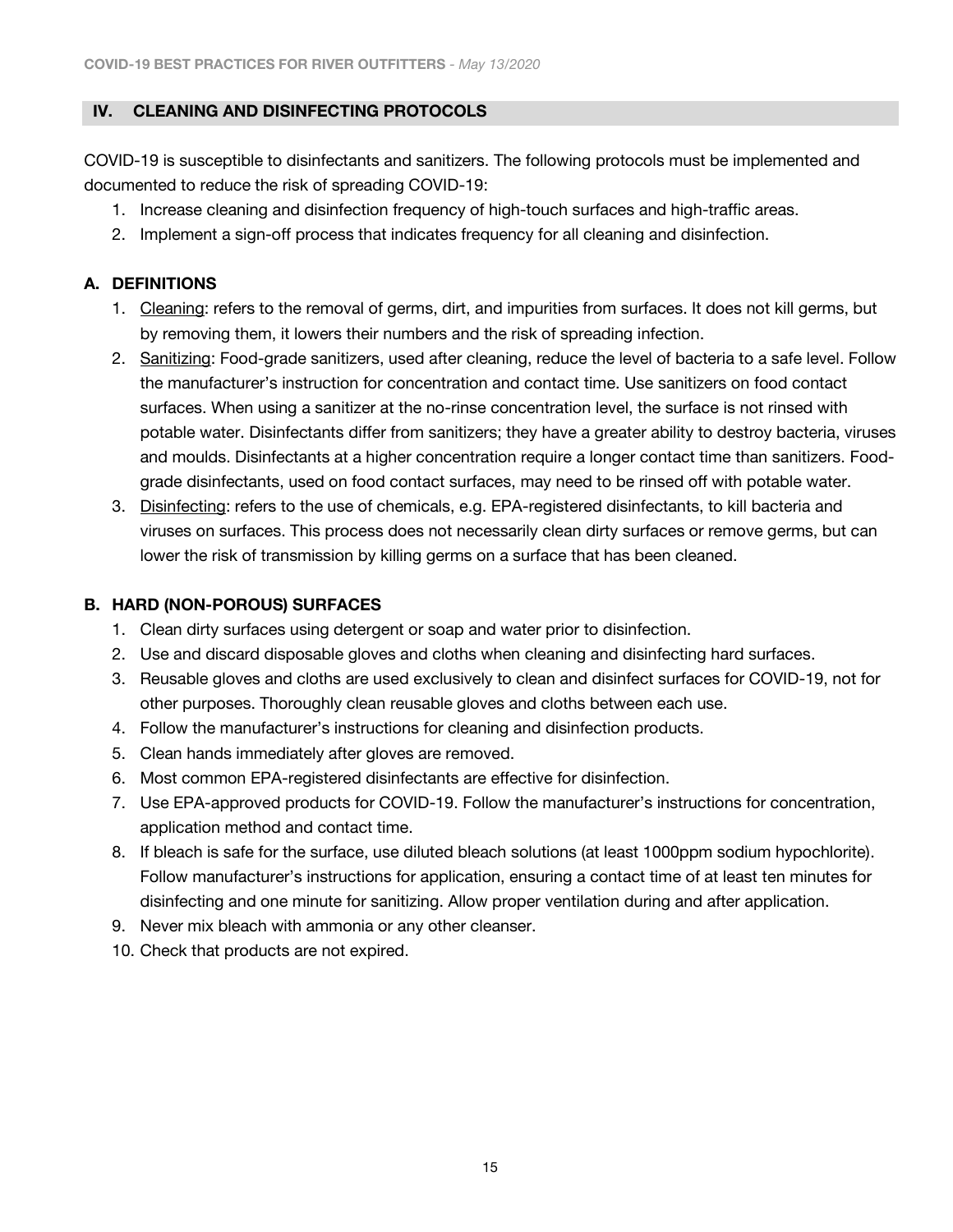# <span id="page-15-0"></span>**C. ELECTRONICS AND POS EQUIPMENT**

- 1. After each use, clean payment terminals that were touched by a customer.
- 2. Consider the use of wipeable covers for electronics.
- 3. To clean, first remove all visible dirt on electronics, such as POS equipment, tablets, touch screens, remote controls, keyboards and telephones.
- 4. Follow manufacturer's instructions for all cleaning and disinfection products.
- 5. If no manufacturer instructions are available, use alcohol-based wipes or sprays that contain at least 70% alcohol to disinfect touch screens.
- 6. Allow surfaces to dry thoroughly.

### <span id="page-15-1"></span>**D. SHUTTLE VEHICLES**

- 1. Always wear PPE equipment (gloves and non-medical face mask) when disinfecting vehicles.
- 2. Do an initial spray down with water to remove any loose and visible dirt.
- 3. With a hand sprayer, liberally spray all interior surfaces of vehicles. This includes the steering wheel, armrests, seats, safety handles, lower console, cubbies, cup holders, reverse switch, keys, cup holders, straps, clips, walls, inside of windows, windshield and floors.
- 4. Discard gloves used for cleaning before touching the steering wheel again. Put on new gloves and park the shuttle vehicle in a designated area.
- 5. Provide a sealed, single-use sanitizer wipe on the driver's seat for use by the next driver to allow them to wipe high-touch point areas after their use.
- 6. Leave a sign on the steering wheel: "This vehicle is disinfected. Use the provided sanitary wipe for your additional safety."

# <span id="page-15-2"></span>**E. RAFTING EQUIPMENT**

- 1. Hard or non-porous surfaces must be cleaned and disinfected by following the Hard Surface (Non-Porous) procedure outlined above. These surfaces include paddles, hard first-aid cases and some rescue gear.
- 2. Clean inflatable rafts thoroughly using manufacturer-recommended cleaning products.
- 3. Fabric or porous items, such as PFDs, wetsuits, boots, splash tops, helmets, rescue webbing and materials, must be cleaned using a manufacturer-recommended product, e.g. Gear Aid Revivex Wetsuit and Drysuit Shampoo. It is recommended to set up a system that allows each piece of equipment to be pre-rinsed, washed in preferably warm soapy water, rinsed once or twice in freshwater and, if possible, a disinfecting rinse.
- 4. Place customer equipment in a rotation that allows for a minimum of 24 hours between each customer's use.
- 5. Bleach and some disinfectants are not recommended for use because they can damage fabrics.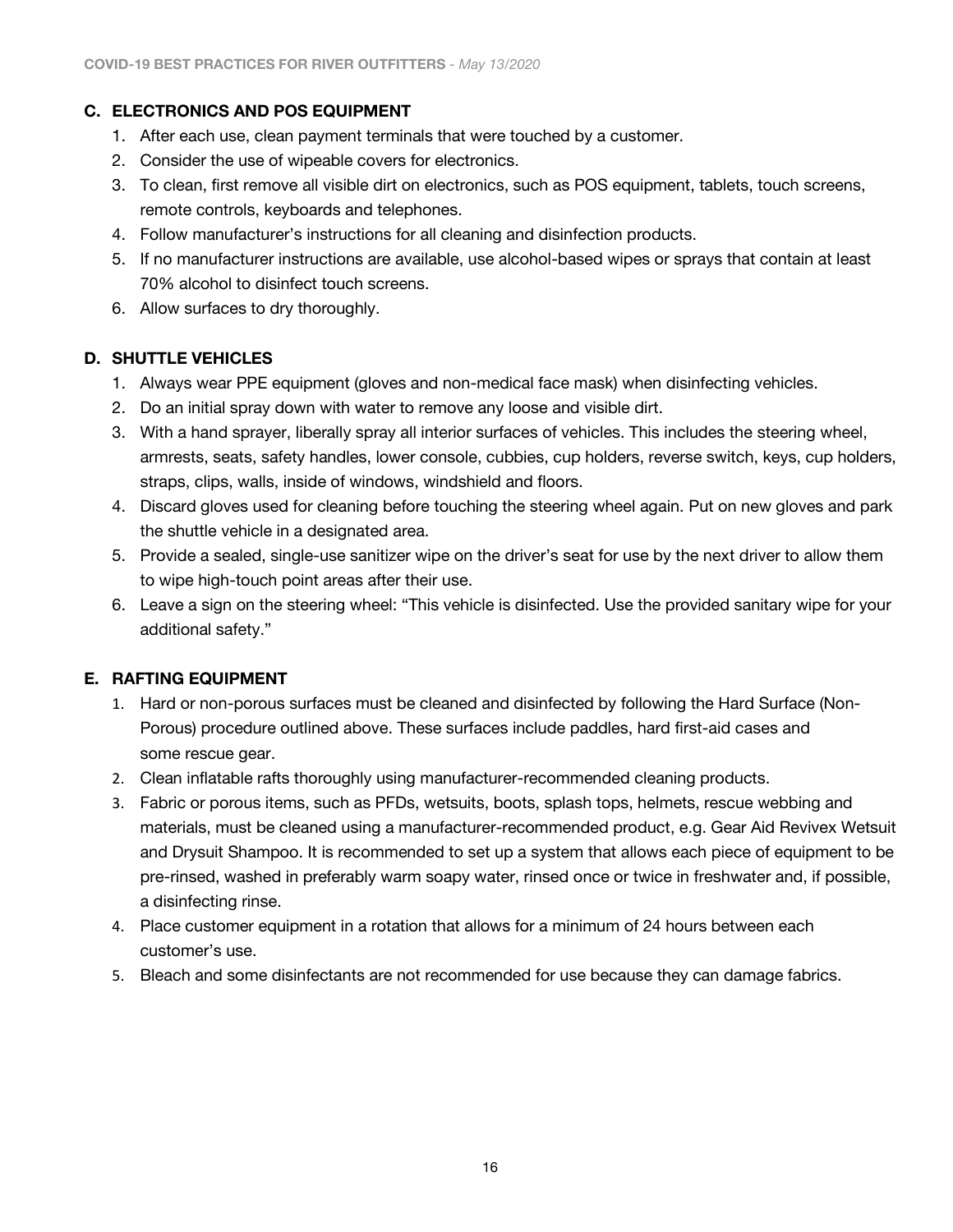# <span id="page-16-0"></span>**F. SUGGESTED AREAS FOR CLEANING AND DISINFECTING**

Surfaces include counters, door handles, transaction machines, phones, tv changers, keyboards, debit/credit machines, washroom surfaces and anything that customers and employees touch.

- 1. Office / Change Rooms / Restaurant / Public Areas
	- Door knobs / door push bar / door handles
	- Counter tops / service tops / bar tops
	- POS terminals / merchant terminals / handheld devices
	- Handrails / light switches / thermostat controls
	- Sound system and TV channel remote controls
	- Chairs / customer seating areas / tabletops
- Bathrooms / Kitchens
	- Door knobs / door push bar / door handles
	- Counter tops / sinks / basins
	- Toilets / paper dispensers / hand wash areas
	- Prep areas / kitchen line / service pass
- Staff Room / Offices
	- Door knobs / door push bar / door handles
	- Counter tops / workstations / desktops
	- Time clocks / staff kitchen area
	- Chairs / staff seating / staff break area

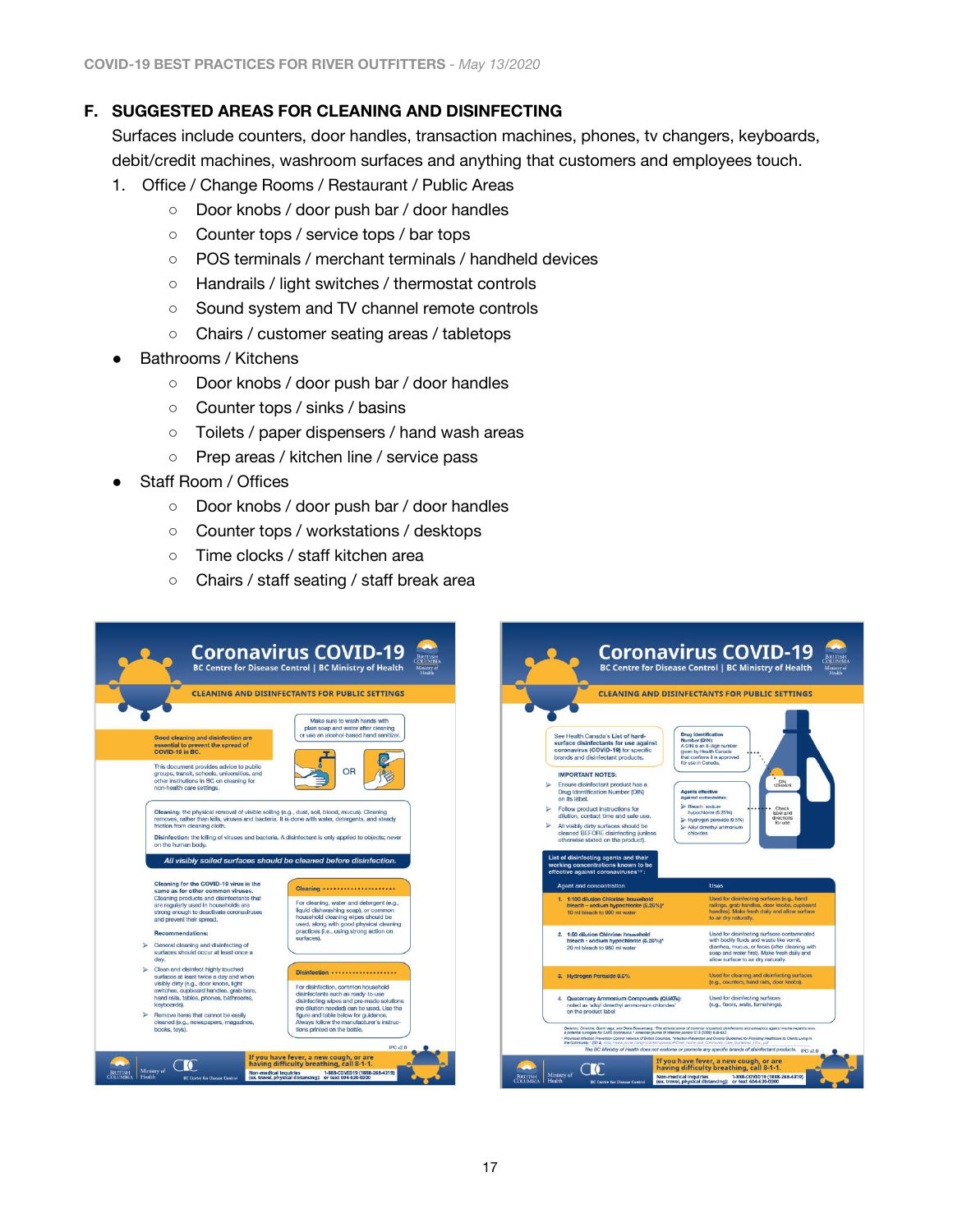# <span id="page-17-0"></span>**G. PRODUCT GUIDE FOR DISINFECTANTS**

| <b>PRODUCT</b><br><b>APPLICATION</b>                     |                                                                                                                                                                                                                                                                                                                                                     | <b>DEFINITION</b>                                                                                                                                                               | <b>PROTECTION LEVEL</b>                                                                     |  |
|----------------------------------------------------------|-----------------------------------------------------------------------------------------------------------------------------------------------------------------------------------------------------------------------------------------------------------------------------------------------------------------------------------------------------|---------------------------------------------------------------------------------------------------------------------------------------------------------------------------------|---------------------------------------------------------------------------------------------|--|
| <b>Multi-Surface</b><br><b>Cleaner</b>                   | Use full-strength or dilute 250 ml/4L<br>of warm water. Pre- clean surface.<br>Apply to the surface until thoroughly<br>wet. Wipe with a clean cloth or mop.<br>To Sanitize: Leave for 1 minute<br>before wiping.<br>To Disinfect: Leave for 10 minutes<br>before wiping. Rinse all food contact<br>surfaces with water after using the<br>product. | Disinfectant that<br>meets Health<br>Canada's<br>requirements for<br>emerging viral<br>pathogens.<br>These authorized<br>disinfectants may be<br>used against SARS-<br>$CoV-2.$ | Advanced disinfectant and<br>sanitizer for Hard Surfaces                                    |  |
| Bleach (6%)<br><b>Solution</b>                           | 100/1 dilution of sodium<br>hypochlorite solution with water<br>used to disinfect surfaces, 10mL<br>bleach to 1 Litre of water. Minimum<br>contact time of 10 minutes in a<br>single application. Air dry.                                                                                                                                          | General use<br>disinfectant and<br>sanitizer for hard<br>surfaces                                                                                                               | Recommended by the<br><b>BCCDC</b> for disinfecting<br><b>Non-porous Surfaces.</b>          |  |
| <b>Neutral</b><br><b>Disinfectant</b><br><b>Cleaner</b>  | Use 3.9 mL per liter of water for a<br>minimum contact time of 10 minutes<br>in a single application. Can be<br>applied with a mop, sponge, cloth,<br>coarse spray or by soaking. The<br>recommended use solution is<br>prepared fresh for each use then<br>discarded. Air Dry.                                                                     | Advanced disinfectant<br>and sanitizer for hard<br>surfaces, low acidity.                                                                                                       | Approved for use against<br>the coronavirus disinfecting<br><b>Non-porous Surfaces</b>      |  |
| <b>Disinfecting</b><br><b>Wet Wipes</b><br>(70% Alcohol) | Pre-clean surface. Use 70% alcohol<br>based fresh wipes to thoroughly<br>wet the surface.<br>To sanitize: Allow the surface to<br>remain wet for 10 seconds.<br>Air Dry.                                                                                                                                                                            | Single use isopropyl<br>alcohol wet wipes,<br>disposable.                                                                                                                       | Safe to use on electronics<br>including Smartphones,<br><b>Tablets and POS</b><br>equipment |  |
| <b>Touch Free</b><br><b>Hand Sanitizer</b>               | Minimum 70% alcohol hand<br>sanitizer solution, rub hands<br>together until dry.                                                                                                                                                                                                                                                                    | General use to kill<br>bacteria and viruses.                                                                                                                                    | On hands if handwashing<br>is not available                                                 |  |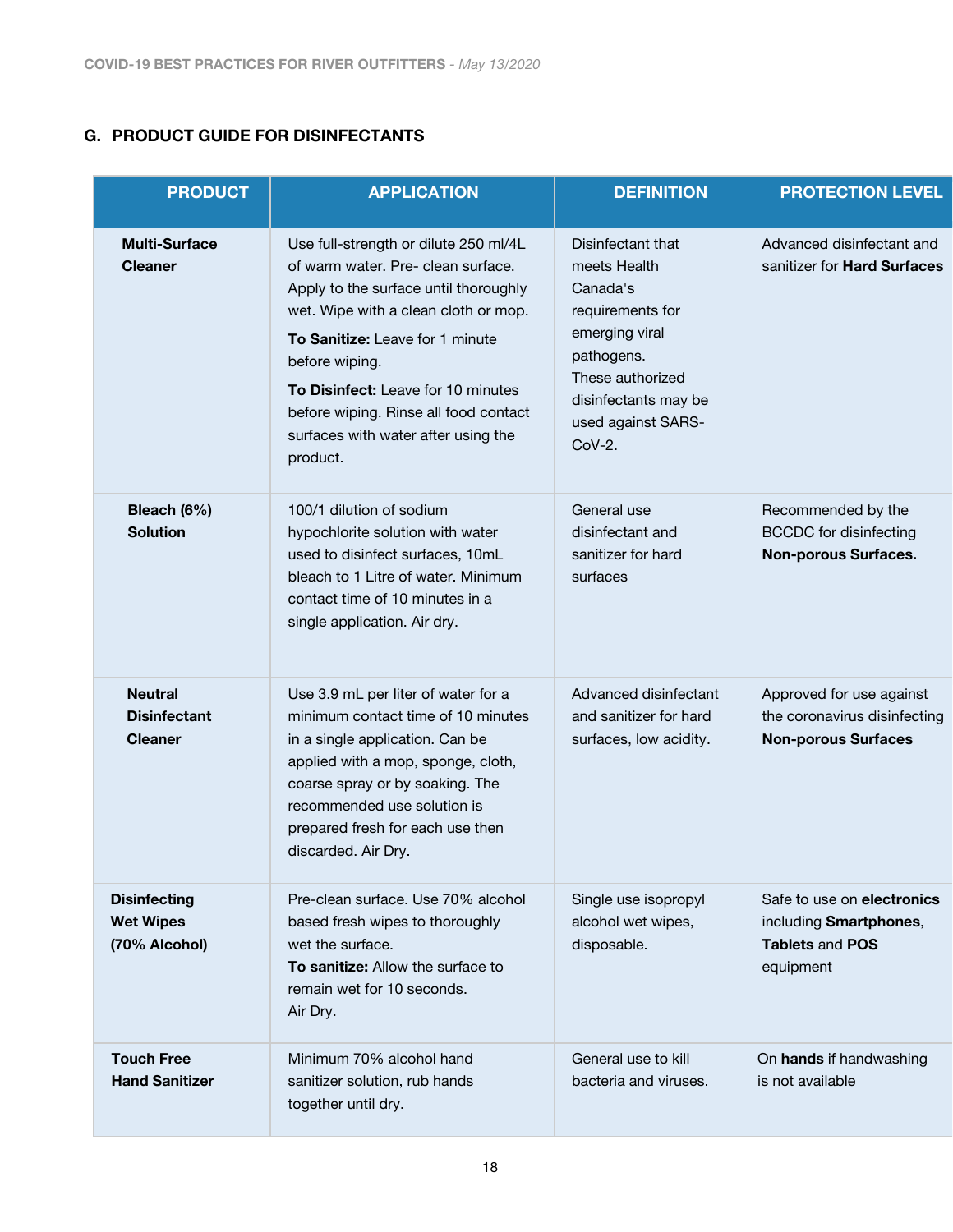**COVID-19 BEST PRACTICES FOR RIVER OUTFITTERS** *- May 13/2020*

A. The link below provides details on what disinfectants meet Health Canada's requirements for COVID-19: <https://www.canada.ca/en/health-canada/services/drugs-health-products/disinfectants/covid-19/list.html> *Locate the Drug Identification Number (DIN) on the disinfectant product label and enter into the blank field.*

### <span id="page-18-0"></span> **V. SIGNAGE AND WAIVERS**

Clear, concise communication of policies and protocols must be easily available to customers and employees:

- 1. Place entrance policies and codes of conduct at the entrance to your parking lot and offices.
- 2. Place appropriate signage outside buildings and structures, outlining the physical distancing guidelines in place. Download a free physical distancing poster from the [BCCDC.](http://www.bccdc.ca/Health-Professionals-Site/Documents/COVID19_PhysicalDistancingPoster.pdf)
- 3. For customers and employees, post COVID-19 posters that encourage proper handwashing in highly visible locations, including washrooms. Download a free hand washing poster from the [BCCDC.](http://www.bccdc.ca/Health-Professionals-Site/Documents/COVID19_Handwashing%2520Poster_MD%2520offices.pdf)
- 4. Self-assessment signage for employees, including how to access the Self-Assessment Tool online [\(https://bc.thrive.health\)](https://bc.thrive.health/), must be posted in a highly-visible location.
- 5. If useful for customers, English signage can be posted in other languages. See an example [here,](http://www.bccdc.ca/health-professionals/clinical-resources/covid-19-care/signage-posters) as well as other good resources.
- 6. Consider posting legal waivers and participation agreements.

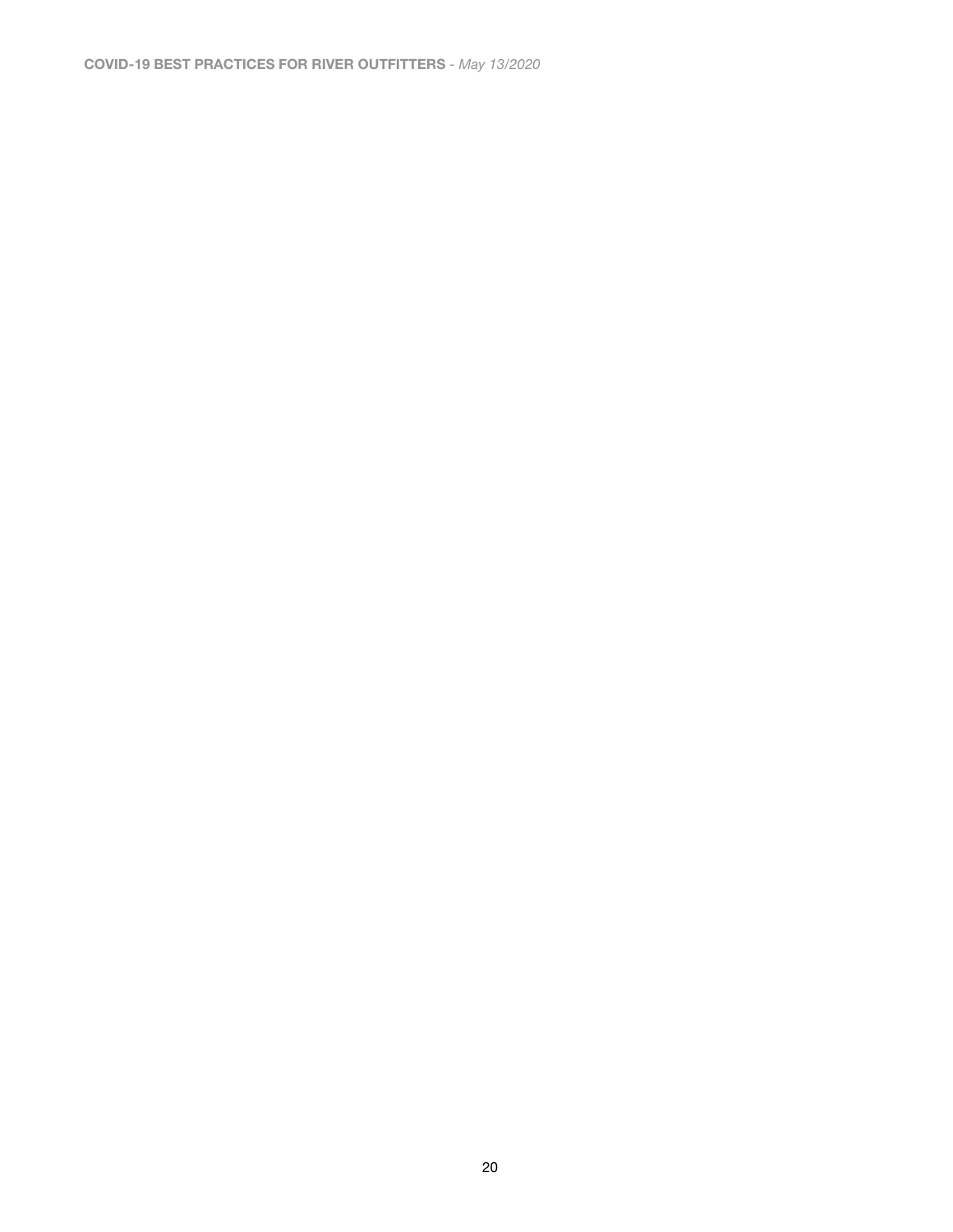# <span id="page-20-0"></span> **VI. SECURITY AND SITE ACCESS**

### <span id="page-20-1"></span>**A. ESSENTIAL SITE VISITS**

- 1. Are only for operations personnel, including rafting, food and beverage, maintenance and administration.
- 2. Shipping, receiving and deliveries.
- 3. Customers.

# <span id="page-20-2"></span>**B. NON-ESSENTIAL SITE VISITS**

- 1. Anyone not carrying out facility operations, e.g. vendors, family/friends, is non-essential. Non-essential visitors are not permitted on-site.
- 2. If there is a need for non-essential visitors to be on-site, make prior arrangements. Visitors must wash or disinfect their hands before entering any buildings or interacting with employees or customers.

# <span id="page-20-3"></span> **VII. CUSTOMER MESSAGING**

# <span id="page-20-4"></span>**A. RECOMMENDED CUSTOMER WELCOME MESSAGE**

Welcome to the 2020 Rafting season. It is well-advertised and documented that the best practice to contain the spread of COVID-19 is to stay home and limit visits to public places. Our top priority is the health and safety of our employees, customers and communities through these challenging times.

As our staff and management prepared for the 2020 season, we carefully watched the progress of the COVID-19 pandemic. We closely monitored recommendations for precautionary measures from the World Health Organization, Health Canada, the BC Centre for Disease Control and our Provincial Health Officer. Given the nature of the activity of rafting in wide-open spaces, commercial rafting trips can be conducted with rigid protocols to reduce the risk of Covid-19 transmission. Public health organizations acknowledge that participating in outdoor activities offers benefits to a participant's physical, mental and emotional well-being.

<Insert Rafting Company name> is committed to the ongoing safety of our customers and employees. To reduce the risk of virus transmission, we implemented precautionary measures in all stages of our operation. To ensure the success of these measures, we rely on the full cooperation of customers and employees.

The safety measures we have implemented include:

- 1. We monitor employees' health.
- 2. We enforce physical distancing.
- 3. PPEs are used where recommended.
- 4. We have reduced the number of touchpoints, and increased cleaning of remaining touchpoints.
- 5. Our employees are trained on enhanced cleaning, disinfecting and sanitizing procedures.
- 6. Customers and employees must adhere to our policies and procedures.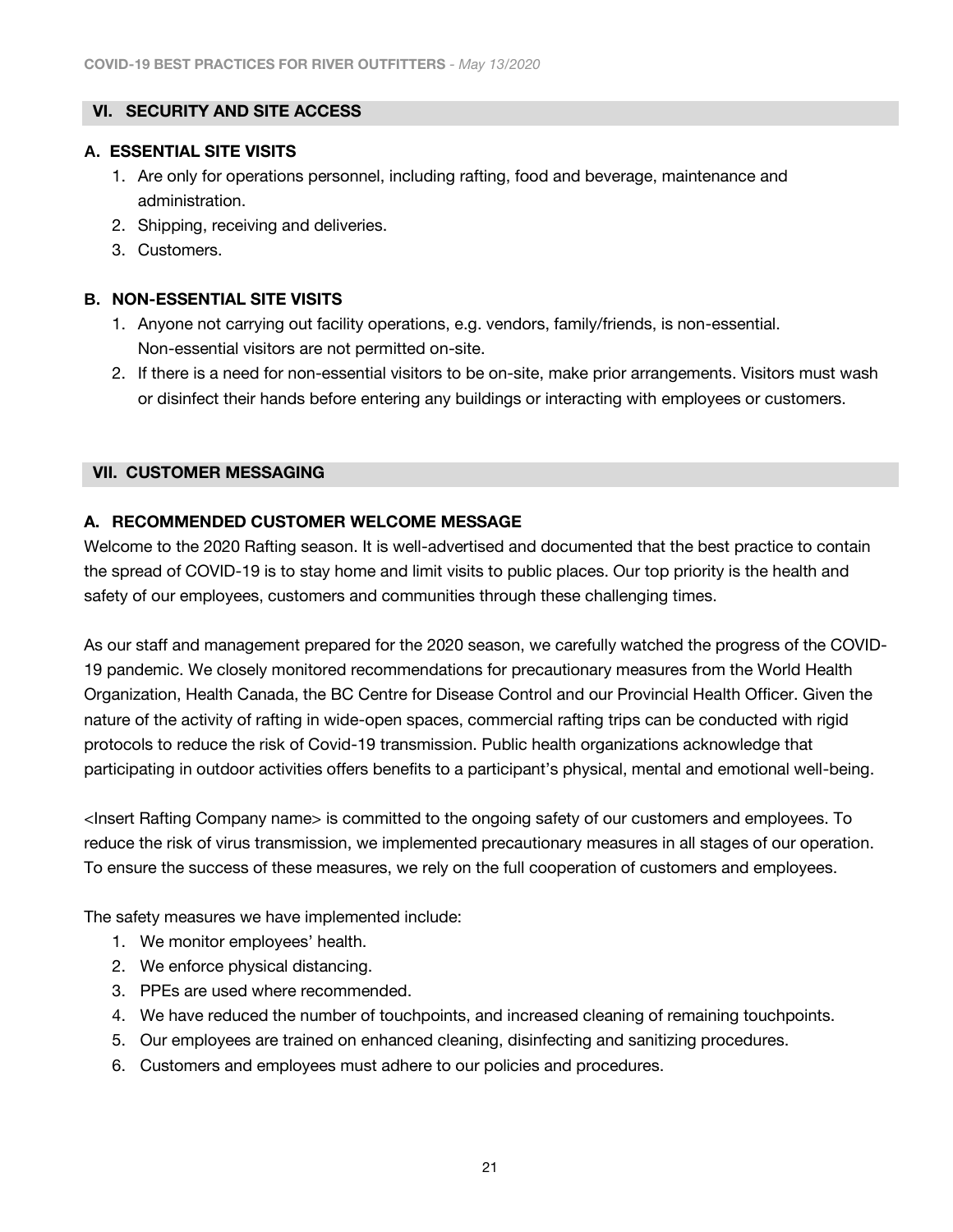#### **COVID-19 BEST PRACTICES FOR RIVER OUTFITTERS** *- May 13/2020*

A full list of the measures we have implemented is listed on our website < website address and link>, and posted at the <insert location>. We hope that our environment returns to normal in the not-too-distant future, but for now, these protocols are our new normal.

We acknowledge that every customer must make their own decision as to whether or not it is in their best interest to participate in rafting during these times. However, if you choose to join us, we sincerely welcome you, and we require your full cooperation with all of our safety measures. Stay safe,

<Insert Manager's Name> <Insert Rafting Company name>

### <span id="page-21-0"></span>**B. RECOMMENDED CUSTOMER NOTICES**

- 1. Anyone displaying symptoms of any illness is not permitted to enter our facility. If you don't feel well, please stay home, and, when in doubt, get tested.
- 2. If you live in a household with someone who has COVID-19, or is showing symptoms of COVID- 19, please do not come to our facility.
- 3. If you have travelled outside of Canada, you must self-isolate for a minimum of 14 days before you are permitted at our facility.
- 4. Online or phone bookings and payments are preferred. For payments required at the trip time, touchless credit and debit card transactions are preferred.
- 5. You are required to sign a declaration of health before starting the trip.
- 6. You must agree to contact tracing before starting the trip.
- 7. Should you or someone in your group test positive for Covid-19 after the trip and within 14 days, you must agree to inform our company. The company will inform you and your group if someone that you may have been in contact with during your rafting trip tests positive for Covid-19.
- 8. PHYSICAL DISTANCING IS REQUIRED: groups who have not booked, travelled and arrived together at our facility must maintain a minimum of 2 M/ 6ft distance between them. Failure to observe physical distancing risks closure of the company, and as such, you may be asked to leave the premises and be suspended from future trips.
- 9. Following the recommendations of Health Canada, we require all customers to wear a non medical face mask or face covering at any time 2m/6ft physical distancing cannot be maintained, such as in the changing rooms, in shuttle vehicles and in mixed groups on the rafts. We ask that you bring your own face covering to use <remove if companies choose to provide face coverings to the customer>. Please refer to the Transportation Protocols of this document.
- 10. Although we clean surfaces between guests, we recommend that you bring hand sanitizer and use it every time you touch a surface in our facility (doors, doorknobs, seats, railings).
- 11. We are not providing water and are unable to fill water bottles.
- 12. Do not handle each other's paddles, helmets, PFDs or wetsuits.
- 13. The washrooms on-site are open and disinfected frequently.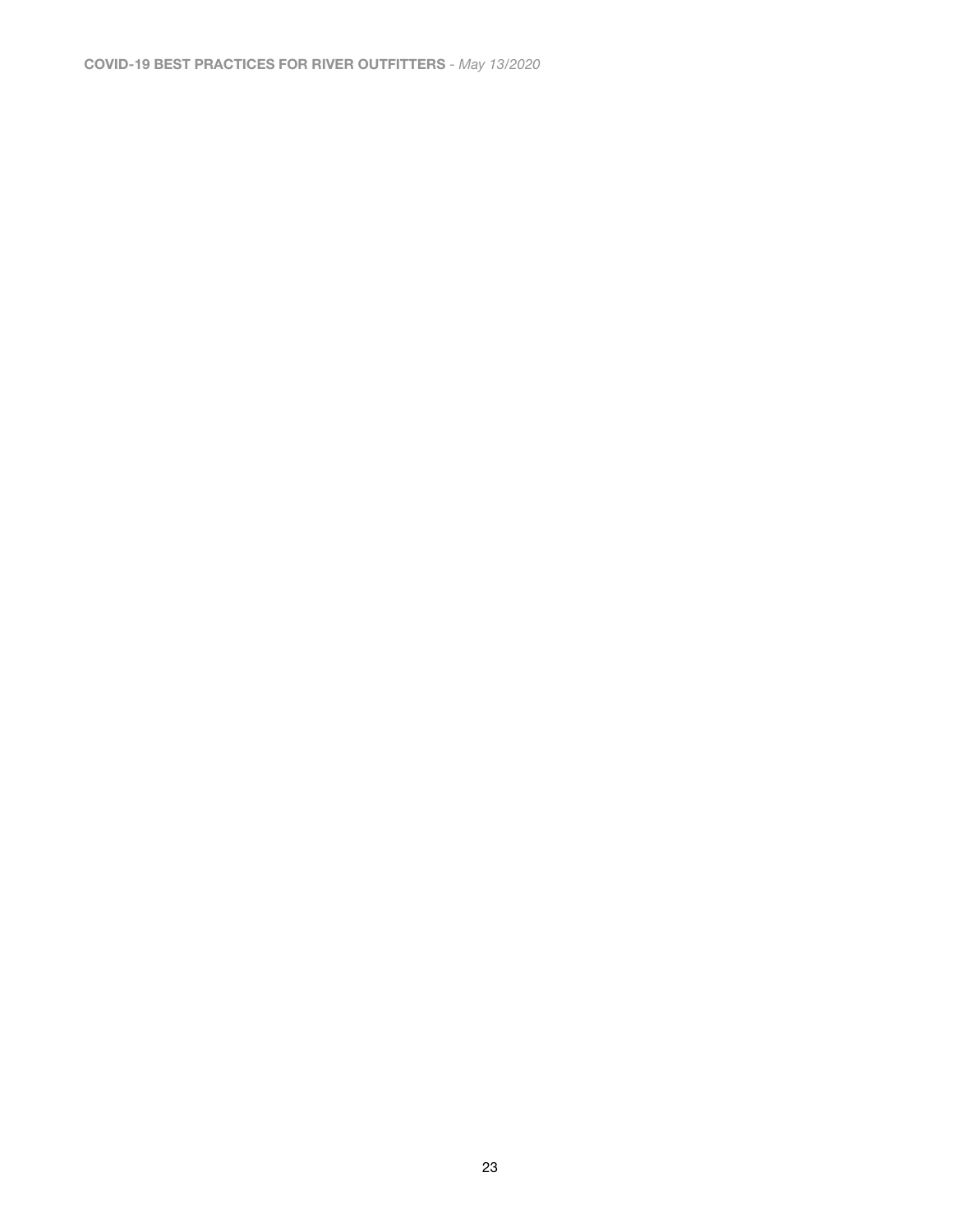# <span id="page-23-0"></span>**C. CHECK-IN PROTOCOLS**

- 1. Online or phone booking is recommended for reservations and payment.
- 2. For payment required at the facility, a touchless payment terminal is recommended.
- 3. Include the points of the general welcome message as part of the booking conditions or confirmation. Indicate where to find detailed information about customer responsibilities and company protocols, e.g. website, posted at the facility.
- 4. PRACTICE PHYSICAL DISTANCING between groups and employees.
- 5. Ask each customer if they have returned from travel outside of Canada within the last 14 days. If they have, ask them to leave the property immediately. Consider employing a greeter to inform customers of the various protocols.
- 6. If the company has adopted a digital waiver, consider having customers complete waivers online before the trip. Otherwise, use PHYSICAL DISTANCING or PPE when administering paper waivers to customers.
- 7. Customers should not arrive at the rafting facility earlier than necessary.
- 8. Avoid gathering of people in areas close to the facility, e.g. car parks, outside check-in offices.
- 9. Encourage groups to maintain PHYSICAL DISTANCING.
- 10. If entry into a facility requires opening and closing a door, install hand sanitizing stations and clean all surfaces before the next group enters. If possible, prop entry doors open.
- 11. Increase and encourage frequent hand washing and hand sanitizing among customers.

### <span id="page-23-1"></span>**D. CUSTOMER ADHERENCE**

Advise customers that anyone not in compliance with these policies will be asked to immediately leave the premises, and may be suspended from participation in future trips.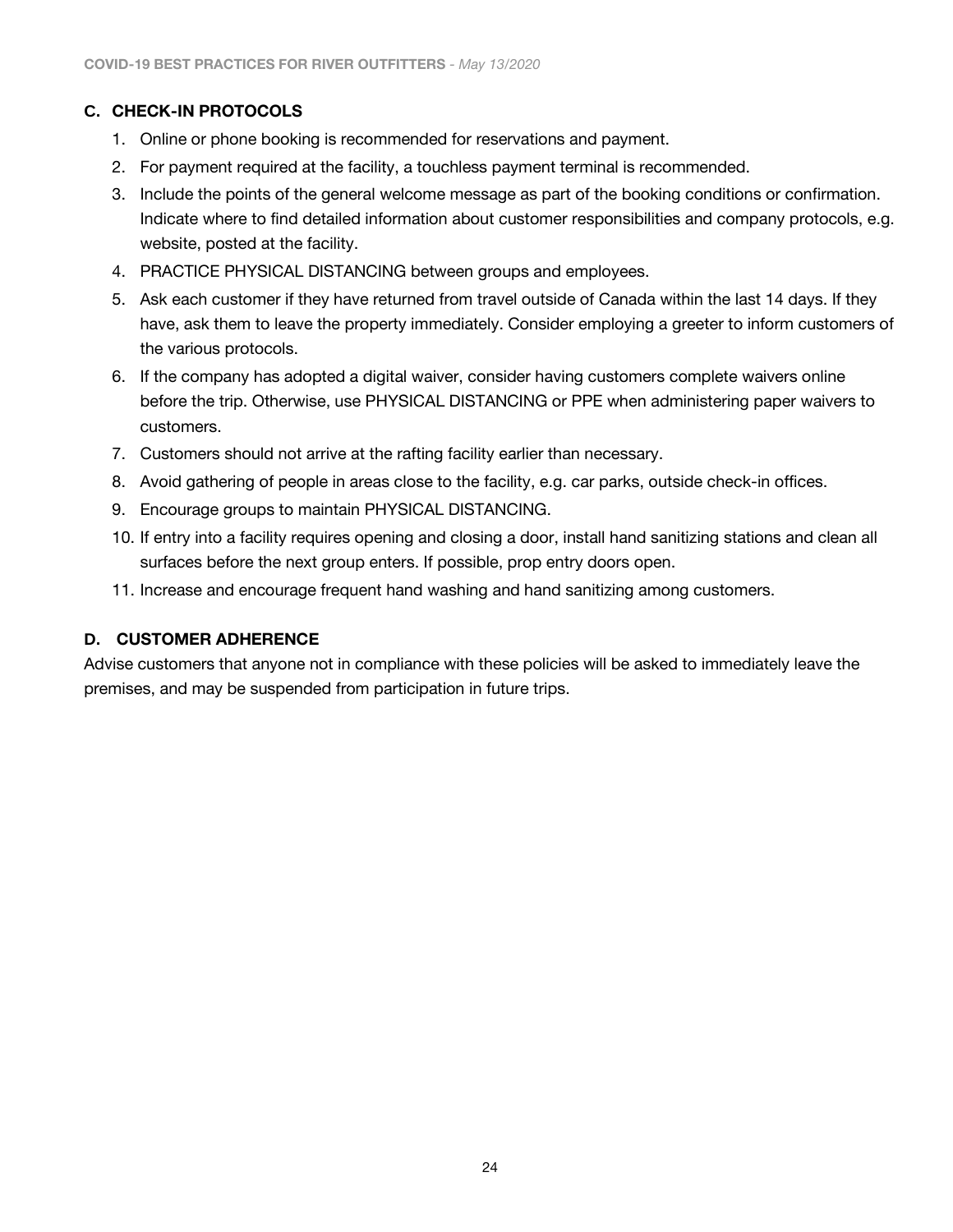#### <span id="page-24-0"></span>**VIII. RAFTING OPERATION PROTOCOLS**

### <span id="page-24-1"></span>**A. RISK OF VIRUS TRANSMISSION:**

Rafting trips take place in dynamic, wide-open, outdoor environments with constant airflow and 'natural washing' from rivers. On most rafting trips, participants all have the same forward-facing orientation, i.e. faceto-back and not face-to-face, thus reducing the risk of transmission. Overall, on a raft, the risk of virus transmission is estimated to be low. Rafting is an activity that has intrinsic risks for participants. A commercial river outfitter is required to conduct trips following standard safety and rescue protocols that minimize those risks. Standard rescue protocols require participants to assist if a participant's physical safety or life is perceived to be at risk, but may require participants to breach physical distancing protocols. In such situations, BCROA River Rafting Safety Standards are followed, and must supersede Covid-19 Best Practises.

### <span id="page-24-2"></span>**B. PRE-TRIP PROCEDURES**

#### <span id="page-24-3"></span>1. CUSTOMER BRIEFINGS

1. Employees and customer groups must maintain physical distancing (2m/6ft) during introductions, orientations and safety briefings.

#### <span id="page-24-4"></span>2. CHANGING PROCEDURES

- 1. Employees and customers must maintain physical distancing (2m/6ft) where possible.
- 2. Employees and customers must wear face coverings or non-medical face masks if they are within 2m/6ft of each other.
- 3. Minimize the number of employees that handle customer equipment. Reduce job mixing; keep the same employees on the same task for the duration of the trip.
- 4. Unless the changing area can accommodate physical distancing measures, customers must change only with their booking group.
- 5. Customers must wash their hands or use hand sanitizer before entering the changing area.
- 6. Customers should be able to receive equipment with minimal employee contact.

#### <span id="page-24-5"></span>3. RAFTING PROCEDURES

Any portion of the trip that includes transport in a vehicle must follow the guidelines in the 'Shuttle Vehicle Protocols' section of this document.

- 1. Make all reasonable efforts to have only customers from the same booking group on a raft, e.g. a family of five stays together and are the only customers on a raft.
- 2. Where possible, maintain a forward-facing orientation of participants and the raft guide. That is, faceto-back and not face-to-face.
- 3. Where booking groups are not large enough to generate enough momentum to safely navigate a raft, small customer groups may be placed together either wearing a non-medical face covering with maximum possible distance between each group, or be positioned to allow for 2m/6ft physical distancing between groups.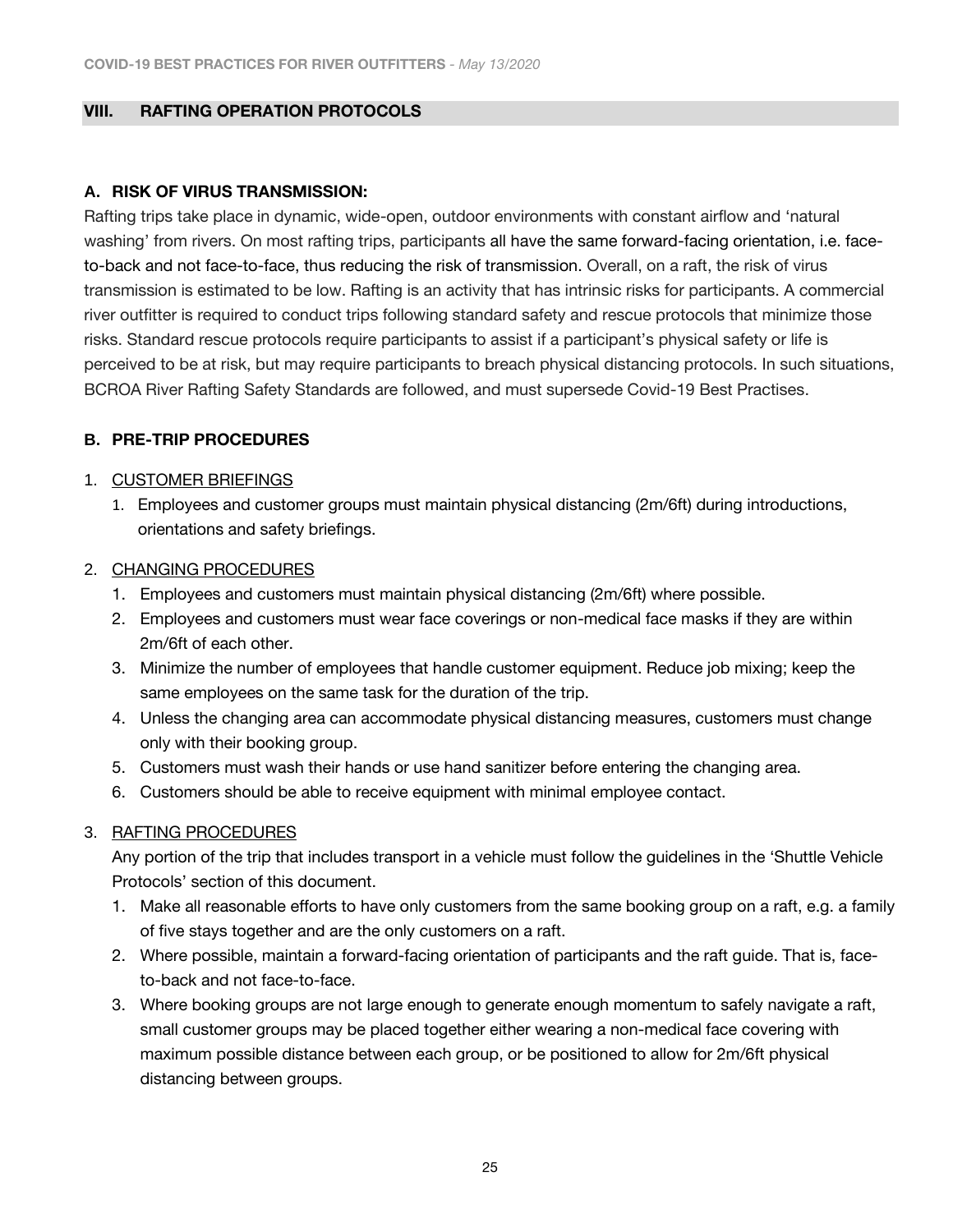#### <span id="page-25-0"></span>**C. POST TRIP PROCEDURES**

1. Customers must be able to remove all of their equipment (PFD, helmet, wetsuit, boots) and place it directly into a cleaning or disinfectant bucket, or hang it where it can be cleaned or disinfected. Wetsuits should be taken off inside out for better cleaning.

### <span id="page-25-1"></span>**D. EQUIPMENT CLEANING GUIDELINES**

- 1. To minimize the risk of virus transmission, the same employees who distributed the customer equipment should clean it.
- 2. Employees who are designated to clean the customer equipment must be provided with PPEs, and must wash their hands before and after. No other employee can touch customer equipment before it has been cleaned.
- 3. CLEANING, SANITIZING AND DISINFECTING PROTOCOLS in this document must be followed.

# <span id="page-25-2"></span>**E. RAFT SPECIFIC EMPLOYEE TRAINING**

- 1. Employees travelling to undergo training from outside of Canada must self-isolate for 14 days before starting training.
- 2. Only employees who require hands-on river rescue training scenarios should complete that training.
- 3. Make all reasonable efforts to adapt training sessions to allow for physical distancing.
- 4. River familiarity training trips will be conducted in accordance with the River Rafting Safety Standards, and employees must observe physical distancing and/or wear a non-medical face covering.
- 5. For employees who can safely navigate a whitewater kayak, consider having them complete river familiarity trips in kayaks, as this allows for physical distancing.
- 6. Any transport that is required to facilitate training sessions must follow the protocols outlined in the SHUTTLE VEHICLE PROTOCOLS section.
- 4. First aid kits should contain extra face masks that can be used during shore-based rescues, extractions and to administer first aid.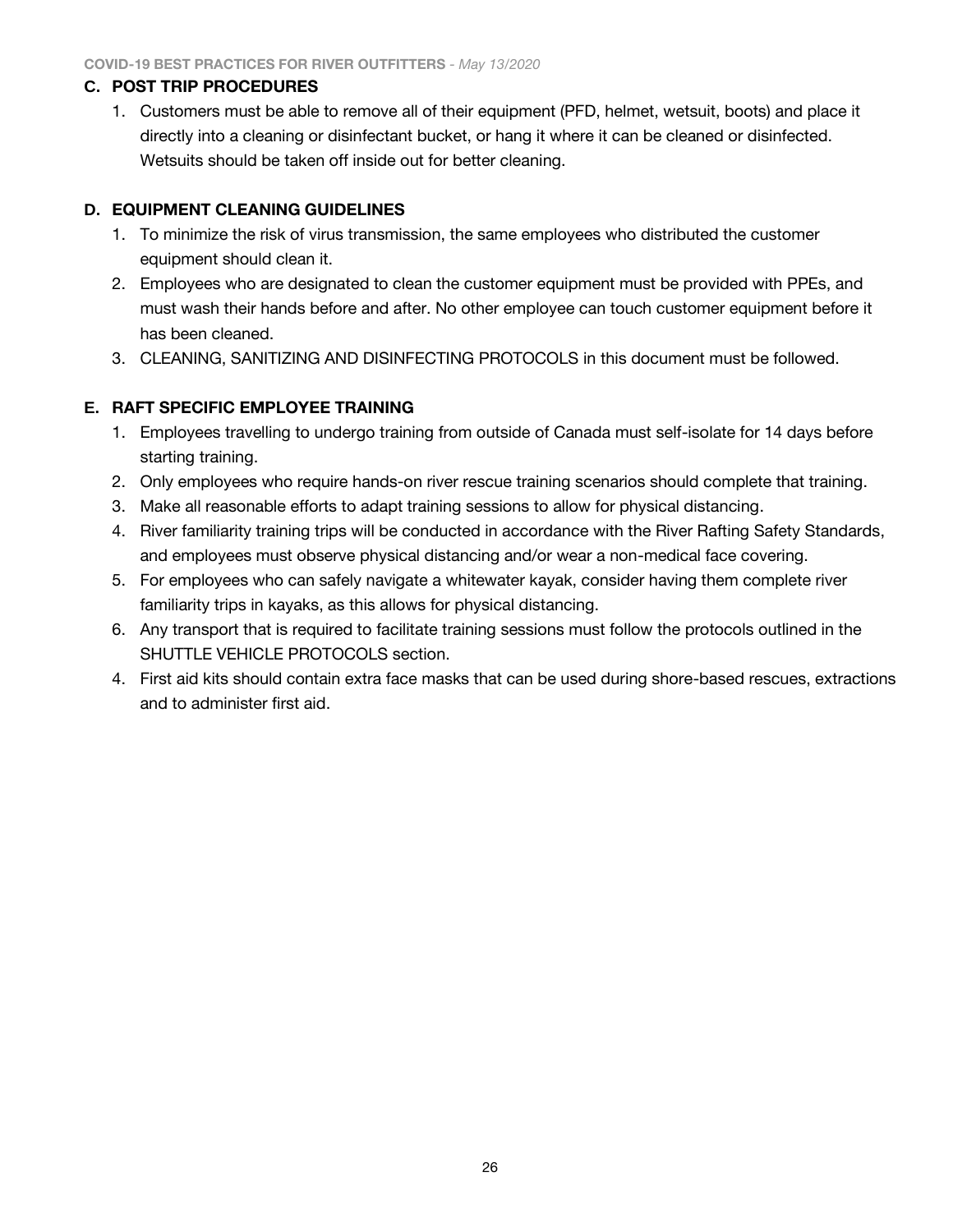### <span id="page-26-0"></span>**IX. SHUTTLE VEHICLE PROTOCOLS**

*Notice to Reader: These practices are from Transport Canada's guidelines on public transportation measures for COVID-19. They are adapted for private transport in enclosed vehicles.*

The guidance and recommendations contained within this document are required practices for motor carriers, buses, van operators and passengers. This guidance is intended to limit transmission of COVID-19, recognizing that the use of face coverings helps to protect people in proximity to the wearer by limiting the spread of respiratory droplets at times when physical distancing (2m/6ft) is difficult to maintain. As outlined in the [Federal safety guidance to protect drivers,](https://www.tc.gc.ca/eng/motorvehiclesafety/federal-safety-guidance-protect-drivers-limit-spread-covid-19-commercial-vehicle-operations.html) proven interventions to limit the spread of COVID-19 include hand washing, regular cleaning of commonly touched surfaces, and respecting physical distancing by maintaining a 2M/6ft distance from other people.

# <span id="page-26-1"></span>**A. USE OF FACE COVERINGS** (per [Transport Canada Guidelines\)](https://www.canada.ca/en/transport-canada/news/2020/04/new-measures-introduced-for-non-medical-masks-or-face-coverings-in-the-canadian-transportation-system.html)

- 1. All drivers and passengers will wear a non-medical face mask or covering at all times while on the shuttle vehicle. Customers must wear and have sufficient quantities for the duration of their travel. This requirement must be communicated to customers during the booking process. (Non-medical face [coverings.\)](https://www.canada.ca/en/public-health/services/diseases/2019-novel-coronavirus-infection/prevention-risks/instructions-sew-no-sew-cloth-face-covering.html)
- 2. Drivers must advise passengers to wear face coverings when boarding and throughout their trip. If physical distancing cannot be respected, and it is operationally feasible and appropriate, operators must deny boarding to passengers who refuse to wear face coverings without a valid reason.

### <span id="page-26-2"></span>**B. PHYSICAL DISTANCING**

- 1. Physical distancing of 2 meters / 6 ft is the preferred objective when in a shuttle vehicle. If not possible, a non-medical face covering is worn at all times and as much space between groups provided as possible.
- 2. Encourage extra space between riders and drivers through education from employees and the use of signs and posters on vehicles.
- 3. Where possible, use protection barriers to prevent customer contact with drivers. If possible, prevent the use of seats closest to the driver to maintain physical distancing.
- 4. Advise customers to take seats at the rear of the vehicle first to minimize close contact while passing others on the vehicle. If the vehicle is equipped with rear doors, adopt a rear-loading process.

### <span id="page-26-3"></span>**C. HANDWASHING**

- 1. Handwashing with warm soap and water must occur pre and post each transportation event. Where handwashing is not possible, use hand sanitizer. Customers and employees must carry or be provided with sufficient hand sanitizer to allow for transport to and from their destination.
- 2. Before boarding the vehicle, remind customers to wash their hands or use hand sanitizer.

### <span id="page-26-4"></span>**D. AIRFLOW**

1. Airflow throughout the shuttle vehicle should be increased by opening windows or using the air conditioner function.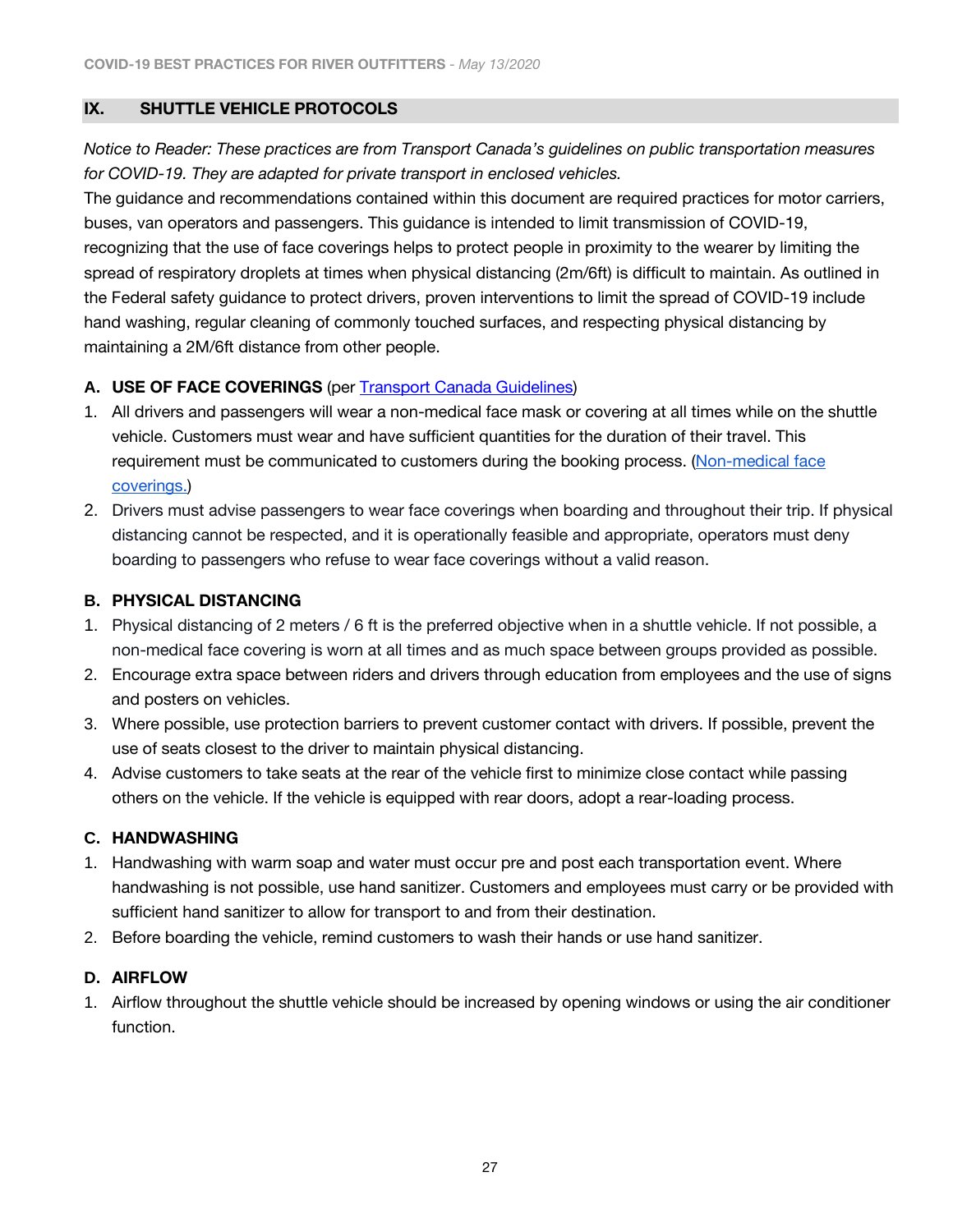**COVID-19 BEST PRACTICES FOR RIVER OUTFITTERS** *- May 13/2020*

### <span id="page-27-0"></span>**E. CLEANING**

- 1. Cleaning routines must be adapted, and increased focus placed on disinfecting common surfaces and waste disposal after each trip, and before new passengers embark. Employees must be equipped with the necessary protective equipment and be responsible for removing all waste and disinfecting surfaces.
- 2. Ensure both the inside and outside of vehicles, as well as transit stations and facilities, are cleaned regularly. Such cleaning includes a disinfectant wipe of all touch points: door handles, steering wheels, seats, windows, stair and escalator handrails, elevator buttons, fare gates, vending machines, garbage handles, benches, seats, emergency cabinets, and emergency phones.
- 3. When disposing of or cleaning a face covering or mask, passengers and drivers should take the following precautions:
	- 1. Launder cloth coverings or masks with other items using a hot cycle, then dried thoroughly.
	- 2. Discard and replace face coverings or masks as soon as they get damp, soiled or crumpled.
	- 3. Dispose of face coverings or masks properly in a lined garbage bin.
	- 4. Do not leave discarded face coverings or masks in vehicles.

### <span id="page-27-1"></span>**X. FOOD AND BEVERAGE PROTOCOLS**

Companies that provide the service of food or beverages must follow the protocols outlined in the ministerial order of the British Columbia Provincial Health Officer, dated 20 March 2020, or subsequent updates: [https://www2.gov.bc.ca/assets/gov/health/about-bc-s-health-care-system/office-of-the-provincial-health](https://www2.gov.bc.ca/assets/gov/health/about-bc-s-health-care-system/office-of-the-provincial-health-officer/reports-publications/covid-19-pho-order-nightclubs-food-drink-services.pdf)[officer/reports-publications/covid-19-pho-order-nightclubs-food-drink-services.pdf](https://www2.gov.bc.ca/assets/gov/health/about-bc-s-health-care-system/office-of-the-provincial-health-officer/reports-publications/covid-19-pho-order-nightclubs-food-drink-services.pdf)

### <span id="page-27-2"></span>**XI. RECOMMENDED EMPLOYEE ATTESTATION**

I hereby attest that I have thoroughly read and understood the contents of this document and that I will observe the protocols and procedures until they are no longer valid, or new protocols are communicated to me.

| Name:<br>and the control of the control of the control of the control of the control of the control of the control of the |    |
|---------------------------------------------------------------------------------------------------------------------------|----|
|                                                                                                                           |    |
|                                                                                                                           | 28 |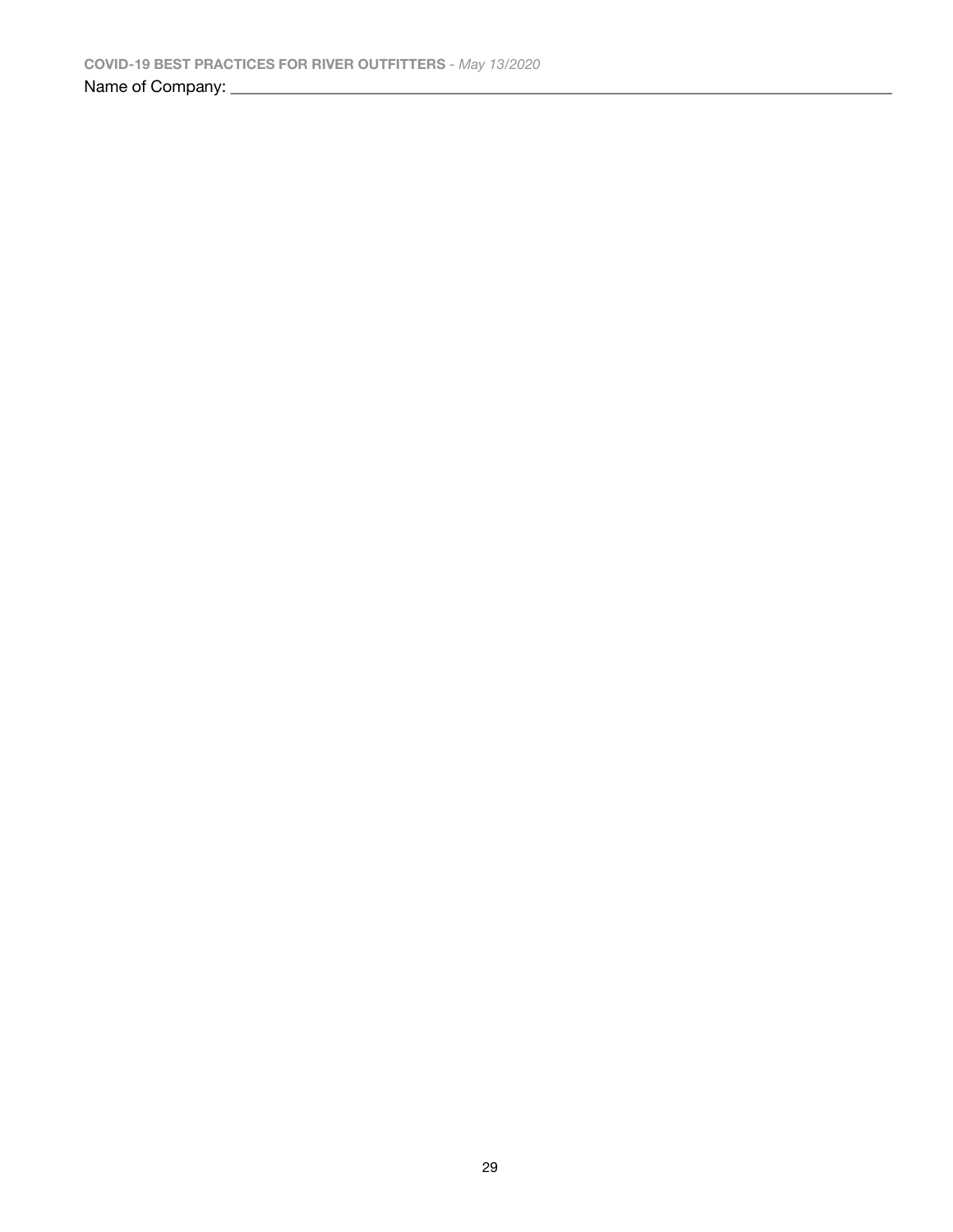#### <span id="page-29-0"></span>**XII. APPENDIX**

### **A. THE FIVE PRINCIPLES FOR EVERY SITUATION [1]**

This Exposure Control Plan identifies the actions that should be taken for every situation to reduce the number of social interactions between employees and customers, increase personal hygiene, implement safe physical distancing, increase cleaning and disinfecting practices and modifications for physical spaces.

| <b>Five Principles for Every Situation</b>                                                                                     |                                                                                                                                                        |                                                                                                                                       |                                                                                                                                                                     |                                                                                                                                                        |
|--------------------------------------------------------------------------------------------------------------------------------|--------------------------------------------------------------------------------------------------------------------------------------------------------|---------------------------------------------------------------------------------------------------------------------------------------|---------------------------------------------------------------------------------------------------------------------------------------------------------------------|--------------------------------------------------------------------------------------------------------------------------------------------------------|
| <b>Personal</b><br>Hygiene:                                                                                                    | <b>Stay Home if</b><br><b>You Are Sick:</b>                                                                                                            | <b>Environmental</b><br>Hygiene:                                                                                                      | <b>Safe Physical</b><br><b>Distancing</b>                                                                                                                           | <b>Physical</b><br><b>Modification</b>                                                                                                                 |
| • Frequent<br>handwashing<br>Cough or sneeze<br>into your sleeve<br>Wear a non-<br>$\bullet$<br>medical mask<br>No handshaking | Routine daily<br>screening<br>Anyone with<br>$\bullet$<br>any symptoms<br>must stay away<br>from others<br>Returning<br>travelers must<br>self-isolate | • More frequent<br>cleaning<br><b>Enhance surface</b><br>$\bullet$<br>sanitation in<br>high touch areas<br>• Touch-less<br>technology | Meet with<br>small numbers<br>of people<br>Maintain<br>distance<br>between you<br>and people<br>Size of room:<br>the bigger the<br>better<br>Outdoor over<br>indoor | Spacing within<br>rooms or in<br>transit<br>Room design<br><b>Plexiglass</b><br><b>barriers</b><br>Movement of<br>$\bullet$<br>people within<br>spaces |

[1] B.C. Premier John Horgan announces strategy for easing public-health measures – May 6, 2020. <https://www.youtube.com/watch?v=lHxyiLKh4IU>

### **B. THE HIERARCHY OF CONTROLS [2]**

When considering how to reduce the risk there is a certain order you should follow. This is called the hierarchy of controls. It is important to follow the hierarchy, as shown below, rather than start with the easiest control measures. Note that while the controls are listed in order of effectiveness, all four types should be considered. They often work best in combination. For example, first responders cannot eliminate risks by choosing not to enter a burning building, but they can use engineering controls, administrative controls and PPE to minimize the risks when they enter that building.



[2] <https://www.worksafebc.com/en/health-safety/create-manage/managing-risk/controlling-risks>